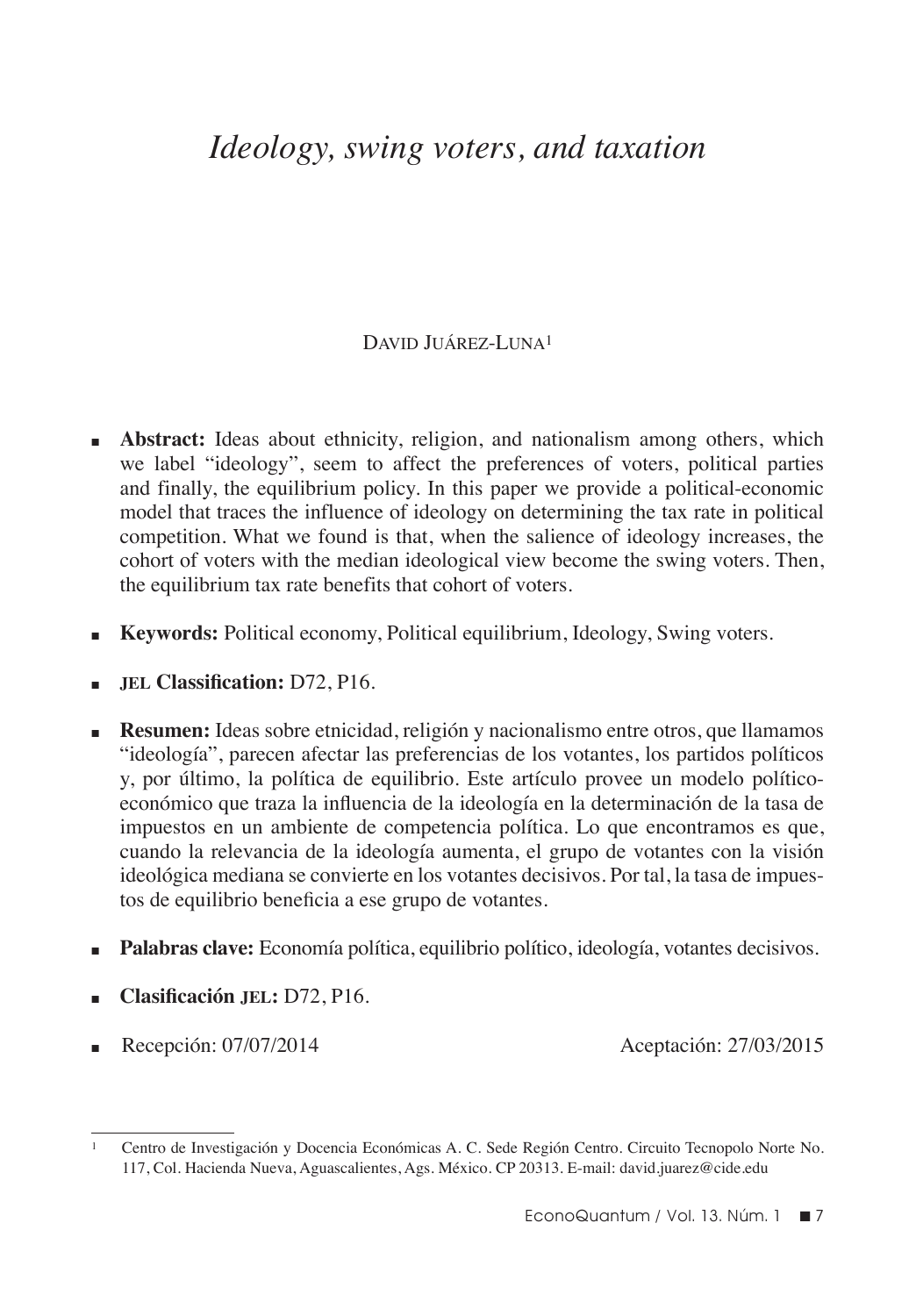#### 8 **■** EconoQuantum 2010 13. Núm. 1

#### <sup>n</sup>*Introduction*

In a democracy, as citizens above a certain age have the right to vote, we expect economic policies to be designed to benefit the majority. If the median income is less than the mean, the majority of voters are those whose income is less than the mean. Certainly, even in this situation, economic policy is not always designed to benefit the poor.

Apparently, there are factors, other than the income of the voters, affecting economic policy design. Different ideas about ethnicity, religion, nationalism, views or believes about what is fair, and corruption, among others, which we label "ideology", affect the preferences of the voters, parties, and finally, the equilibrium policy. The same economic policy, tax rate for instance, could appear to be different for a voter depending on the ideological position of the party that proposes it. The preferences of the voters are defined not just by income as people may also care about ideological positions associated with different political parties (Acemoglu and Robinson, 2006).

In this paper we provide a political-economic model that traces the influence of ideology on determining the tax rate in an economy with political competition. There are two dimensions, a proportional redistributive tax rate and ideology. If a party aligns its preferences to those of the poor, we expect such a party to choose a higher equilibrium tax rate. What we found is that when uncertainty is small, ideology plays an important role on the prevailing economic policy.

The model analyzes decision making in a society consisting of two main social groups: the rich and the poor, both having different preferences on tax rate and ideology. The defining features of the political process are that there are two political parties, each having preferences on tax rate and ideology. Parties offer platforms and voters vote for the platform they like most.2

The main analytical result is that, in equilibrium, if the salience of an ideological issue is high and uncertainty is small, regardless of whether the parties align their preferences to those of the poor or the rich, the cohort of voters with the median ideological position become the swing voters.3 Then, the equilibrium tax rate is designed to benefit that cohort of voters.

This paper is related to the work of Roemer (1998) but is, we believe, richer in its objective and in its approach. We adopt the same framework as his, but we focus on the role of ideology in determining the equilibrium tax rate. We focus on different cases: 1) both parties align their preferences to those of the poor; 2) one party aligns its preferences to those of the poor and the other party to those of the rich and vice versa; 3) both parties align their preferences to those of the rich. Note that as Roemer focuses on the conditions that make the party representing the poor selecting a tax rate less than unity, he only explores case 2.4

<sup>&</sup>lt;sup>2</sup> This approach differs from Roemer (1999), who assumes that parties represent, imperfectly, different constituencies, or economic classes.

<sup>&</sup>lt;sup>3</sup> Swing voters tend to be more responsive to policies and as a result the parties will tailor the policies to them (Acemoglu and Robinson, 2006). For a better knowledge of swing voters see Dalton (2006).

<sup>4</sup> In our paper we find the Stakelberg equilibrium as in Roemer's analysis, but we do not include the analysis for Roemer's Party Unanimity Nash Equilibrium (PUNE).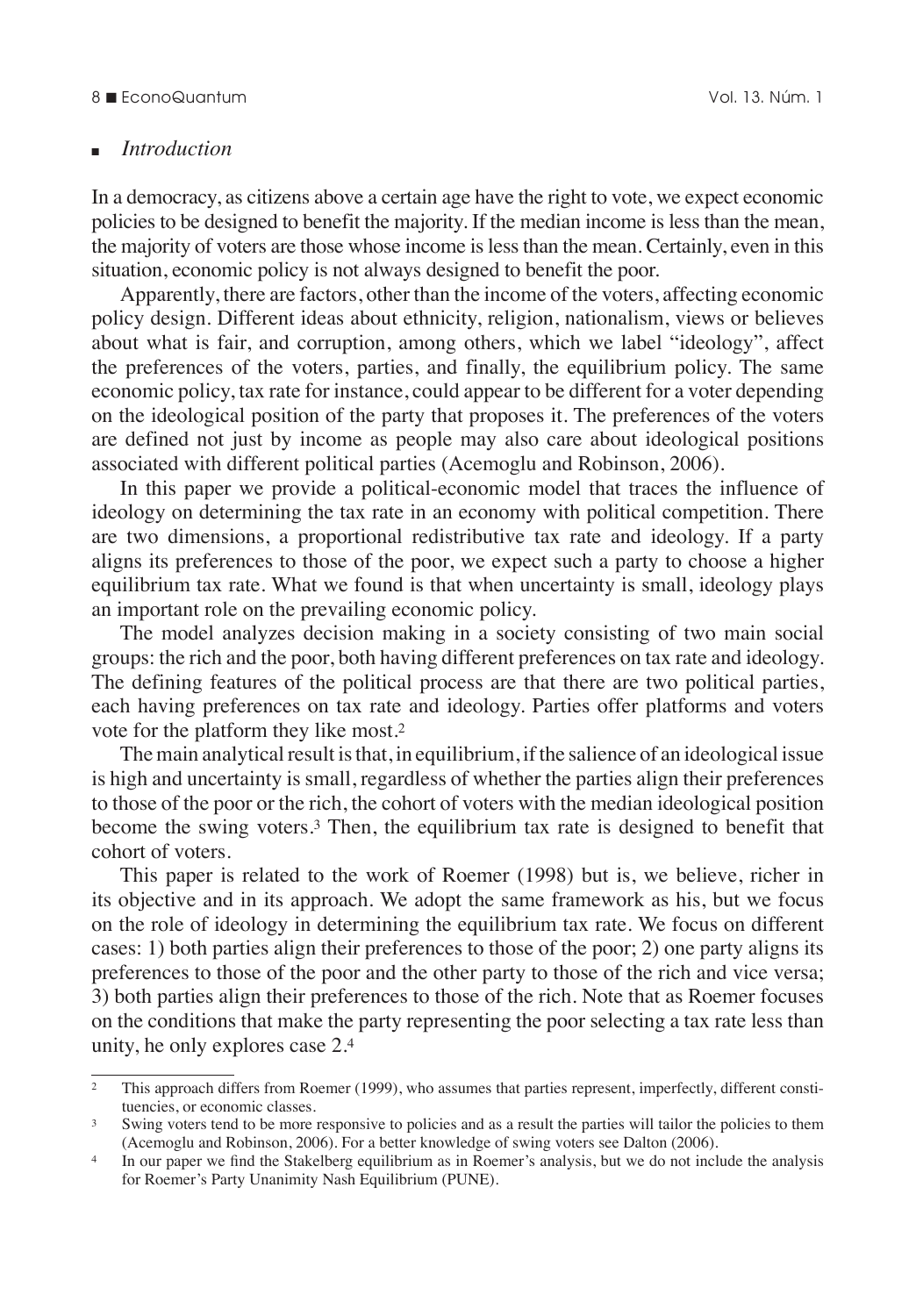The study of ideology and its effect on determining economic policy is not new. In this regard, Dixit and Londregan (1998) model the electoral politics of redistribution when voters and parties care about inequality. They find that in presence of ideological concerns about income redistribution, each party adopt a general proportional income tax, adjusted to appeal to the ideological leanings of groups with disproportionately many "swing" voters. Their results suggest that redistributive politics favours middle classes at the expense of both rich and poor. In the same line, Bénabou (2008) develops a model that focus on ideologies concerning the relative merits of the market versus the state. He takes ideology in two senses of the term: as an exercise in the study of ideas and as the interaction of "subjective mental constructs" across agents and with institutions to generate social cognitions that rest on distorted perceptions of reality. He finds that an equilibrium in which people acknowledge the limitations of interventionism coexists with one in which they remain obstinately blind to them. He also finds that history is important: the interaction among beliefs and institutions generate path-dependent dynamics.

The rest of the paper is organized as follows: Section 2 presents the model. Section 3 computes the equilibrium tax rate. Section 4 offers some further discussion. Section 5 concludes. Appendix contains some technical details not provided in the text.

## <sup>n</sup> *The model*

We examine a jurisdiction with two political parties, two social groups, and a space of voters. The model we shall develop builds on Roemer (1998). Our description begins with the economy.

## *The economy*

We consider a society where the space of citizen traits is  $A = W \times R$ , with generic element  $(w, a)$ . The set of income is  $W = [w, \overline{w}] \subset R$ . The set of ideological views is given by the real number line, *R*.

The population is characterized by a joint probability distribution represented by a density  $h(w, a) = g(w) r(a | w)$  on A. Where  $g(w)$  is a density on *W* with mean  $\mu$ (mean income). For each *w*,  $r(a|w)$  is a density on *R*. In this economy not all the citizens vote. Suppose that the distribution of voters, that is, of citizens who go to the polls on elections day, is  $g_s(w)$ , where *s* is a random variable (state) uniformly distributed on [0,1]. Let  $G_s$  be the cumulative distribution function of  $g_s$ . We shall suppose that  $G_s(\mu)$  is strictly decreasing in *s*.<sup>5</sup> Then, in state *s*, the density of voters is given by:

$$
(1) \t\t\t h_s(w,a) = g_s(w)r(a|w)
$$

<sup>5</sup> Following Roemer (1998) we could interpret ' *S* ' as the weather on the election day. Larger ' *S* ' means fouler weather. If the weather is foul, fewer poor people turn out to vote; thus  $G<sub>s</sub>(\mu)$  decreases in *S*.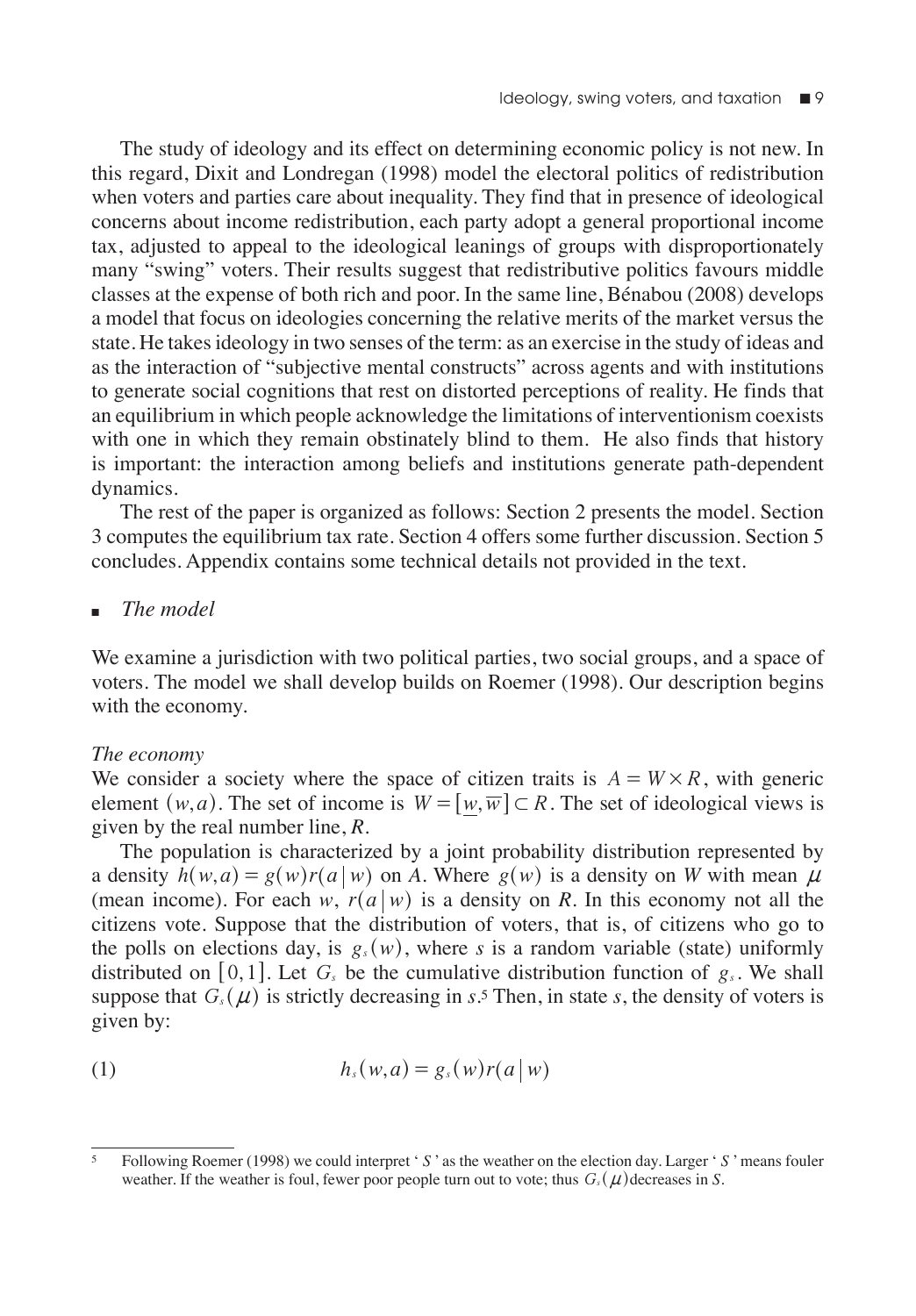#### 10 n EconoQuantum Vol. 13. Núm. 1

The interpretation is that while *s* affects only the wealth distribution of the active electorate, a representative sample of ideological views shows up at each wealth level at the polls in every state of the world.

Policies are given by the pair  $(t, z)$ , where *t* is an income tax, and *z* is the ideological position of the government. The utility function of a citizen with traits  $(w, a)$  over policies  $(t, z)$  is given by

(2) 
$$
u(x, z; a) = (1 - \alpha)x - (\alpha/2)(z - a)^2
$$

Where  $x = x(t, w)$  is net income. The positive number  $\alpha$  represents the salience of the ideological issue,  $\alpha \in [0, 1]$ .

The political system determines a nonnegative income tax with rate  $0 \le t \le 1$ . Tax revenues are redistributed via lump sum transfers to all citizens. Assume it is not costly to raise taxes. Then, all the amount collected is redistributed. Given that  $g(w)$  is a density on income, per capita taxes collected are  $t \int_{\mathbb{R}} wg(w)dw = t\mu$ . Thus, the net income of a citizen with income *w* is  $x(t, w) = (1 - t^2)w + t\mu$ . After substituting this expression into (2), we get the indirect utility function of voter at policy  $(t, z)$ , which is

(3) 
$$
v(t, z; w, a) = (1 - \alpha)((1 - t)w + t\mu) - (\alpha/2)(z - a)^2
$$

#### *Voting behaviour (Probabilistic voting)*

From equation (3), the subsection of voters who prefer policy  $\tau_1 = (t_1, z_1)$  to policy  $\tau_2 = (t_2, z_2)$  are those who obtain higher indirect utility with policy  $\tau_1$ , that is:  $v(t_1, z_1; w, a) > v(t_2, z_2; w, a)$ . Such a set, denoted by  $W(\tau_1, \tau_2)$ , is given by:

(4)  
\n
$$
W(\tau_1, \tau_2) = \begin{cases}\n\bar{z} + \frac{(1-\alpha)\Delta t(w-\mu)}{\alpha \Delta z} > a & \text{if } \Delta z > 0, \quad (a) \\
(w, a) \|\bar{z} + \frac{(1-\alpha)\Delta t(w-\mu)}{\alpha \Delta z} < a & \text{if } \Delta z < 0, \quad (b) \\
w < \mu & \text{if } \Delta z = 0 \text{ and } \Delta t < 0, (c) \\
w > \mu & \text{if } \Delta z = 0 \text{ and } \Delta t > 0, (d)\n\end{cases}
$$

were  $\Delta z \equiv z_2 - z_1$ ,  $\Delta t \equiv t_2 - t_1$  and  $\bar{z} = (z_1 + z_2)/2$ .

Thus, from equations (1) and (4 (*a*)), the measure of voters who prefer policy  $(\tau_1)$ to policy  $\tau_2$  if  $\Delta z > 0$ , is given by:

(5) 
$$
H_s(W(\tau_1,\tau_2))=\int_W\int_{-\infty}^{z+\frac{(1-\alpha)\Delta f(w-\mu)}{\alpha\Delta z}}g_s(w)r(a\,|\,w)dadw
$$

where  $H_s$  is the cumulative probability distribution with density  $h_s$ .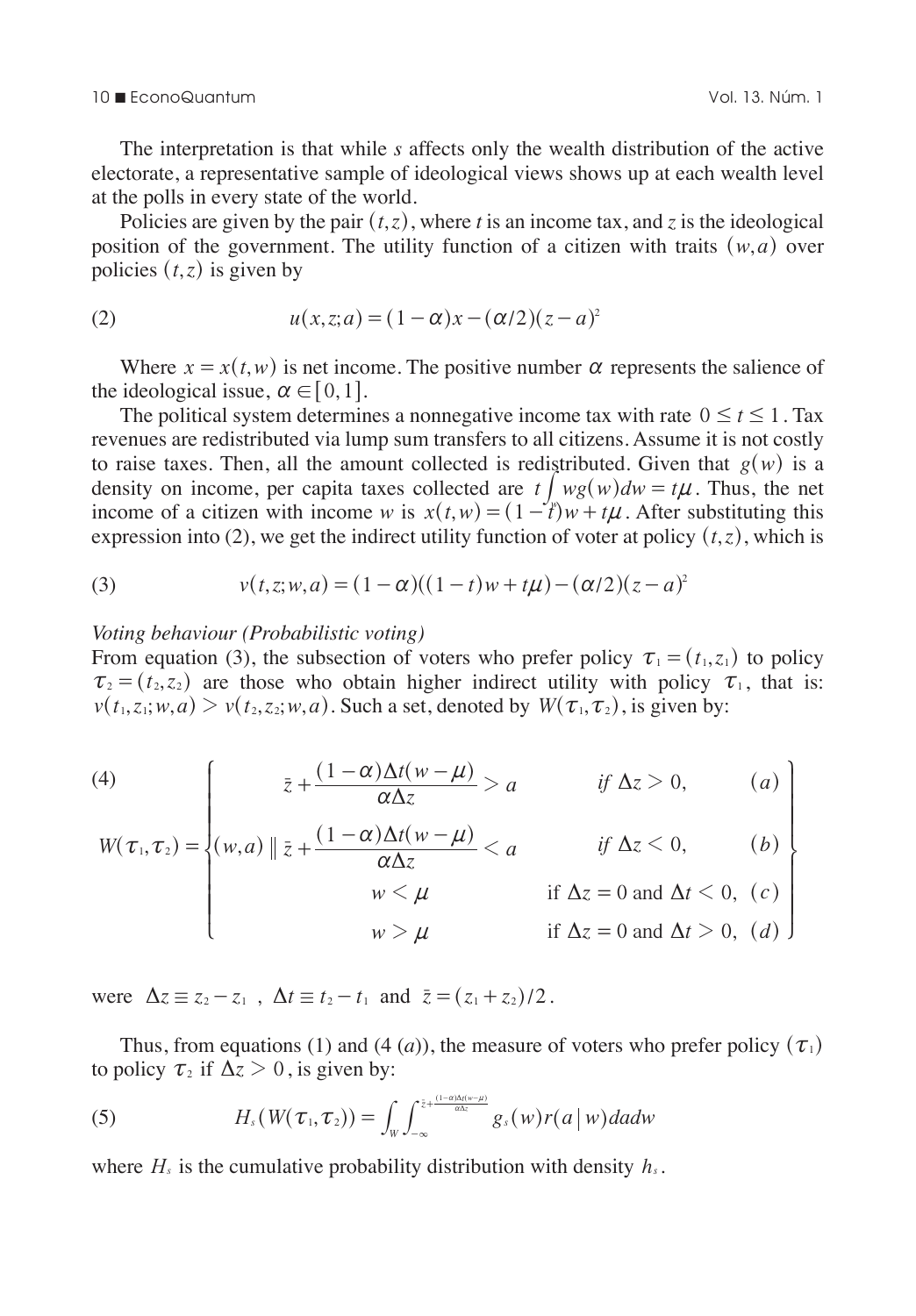Let  $\Phi(z, s)$  be the cumulative distribution function for ideological views in state *s*; that is,

$$
\Phi(z,s) = \int_{w} \int_{-\infty}^{z} g_{s}(w) r(a \mid w) da dw
$$

We assume:

**Assumption (A1)** For any *z*, is  $\Phi(z, s)$  strictly decreasing in *s*.<sup>6</sup>

Policy  $\tau_1$  defeats policy  $\tau_2$  in just those states that  $H_s(W(\tau_1, \tau_2)) > \frac{1}{2}$ . As  $H_s(W(\tau_1, \tau_2)) > \frac{1}{2}$  is an event with zero probability, we do not need to worry about it. It follows from **A1** and (5) that  $H_s(W(\tau_1, \tau_2)) > \frac{1}{2}$  just in case  $S \leq S^*(\tau_1, \tau_2)$ , where  $S^*(\tau_1, \tau_2)$  is defined uniquely by:

(6) 
$$
\int_{W} \int_{-\infty}^{z + \frac{(1-\alpha) \Delta h(w-\mu)}{\alpha \Delta z}} g_{s^*}(w) r(a \mid w) da dw = \frac{1}{2}
$$

Thus, the probability that policy  $\tau_1$  defeats policy  $\tau_2$  is the probability of the event  $\{S \leq S^*\}$  which is  $S^*(\tau_1, \tau_2)$ , since *s* is uniformly distributed on [0, 1].

That is, letting  $\pi(\tau_1, \tau_2)$  be the probability that policy  $\tau_1$  defeats policy  $\tau_2$  where  $z_2 > z_1$  we have:

(7) 
$$
\pi(\tau_1, \tau_2) = \begin{cases} 1 & \text{if } H_s(W(\tau_1, \tau_2)) > \frac{1}{2} \\ s^*(\tau_1, \tau_2) & \text{if } H_s(W(\tau_1, \tau_2)) = \frac{1}{2} \\ 0 & \text{if } H_s(W(\tau_1, \tau_2)) < \frac{1}{2} \end{cases}
$$

More completely, we may write the function  $\pi(\tau_1, \tau_2)$  for all possible cases, using (4), as follows. Let  $\lambda$  be Lebesgue (uniform) measure on [0, 1]. Then:

(8)  
\n
$$
\pi(\tau_1, \tau_2) = \begin{cases}\n\lambda\Big(\Big\{s \mid \int_{W} \int_{-\infty}^{\tau_+ \frac{(1-\alpha)\Delta(t-w)}{\alpha\Delta t}} g_s(w) r(a \mid w) da dw > \frac{1}{2}\Big\}\Big) & \text{if } \Delta z > 0, \\
\lambda\Big(\Big\{s \mid \int_{W} \int_{\frac{1}{z} + \frac{(1-\alpha)\Delta(t-w)}{\alpha\Delta t}}^{\infty} g_s(w) da dw > \frac{1}{2}\Big\}\Big) & \text{if } \Delta z < 0, \\
\lambda\Big(\Big\{s \mid \int_{W}^{\mu} g_s(w) dw > \frac{1}{2}\Big\}\Big) & \text{if } \Delta z = 0 \text{ and } \Delta t < 0, \\
\lambda\Big(\Big\{s \mid \int_{\mu}^{\overline{W}} g_s(w) dw > \frac{1}{2}\Big\}\Big) & \text{if } \Delta z = 0 \text{ and } \Delta t > 0, \\
\frac{1}{2} & \text{if } \Delta z = \Delta t = 0.\n\end{cases}
$$

<sup>6</sup> This assumption plays the same role as assuming that  $G_s(\mu)$  is decreasing in *S*. If the rich tend to be more ideological than the poor, and the fraction of rich voters increases with *S* (as when high *S* means foul weather in elections day), then **A1** surely hold (Roemer, 1998).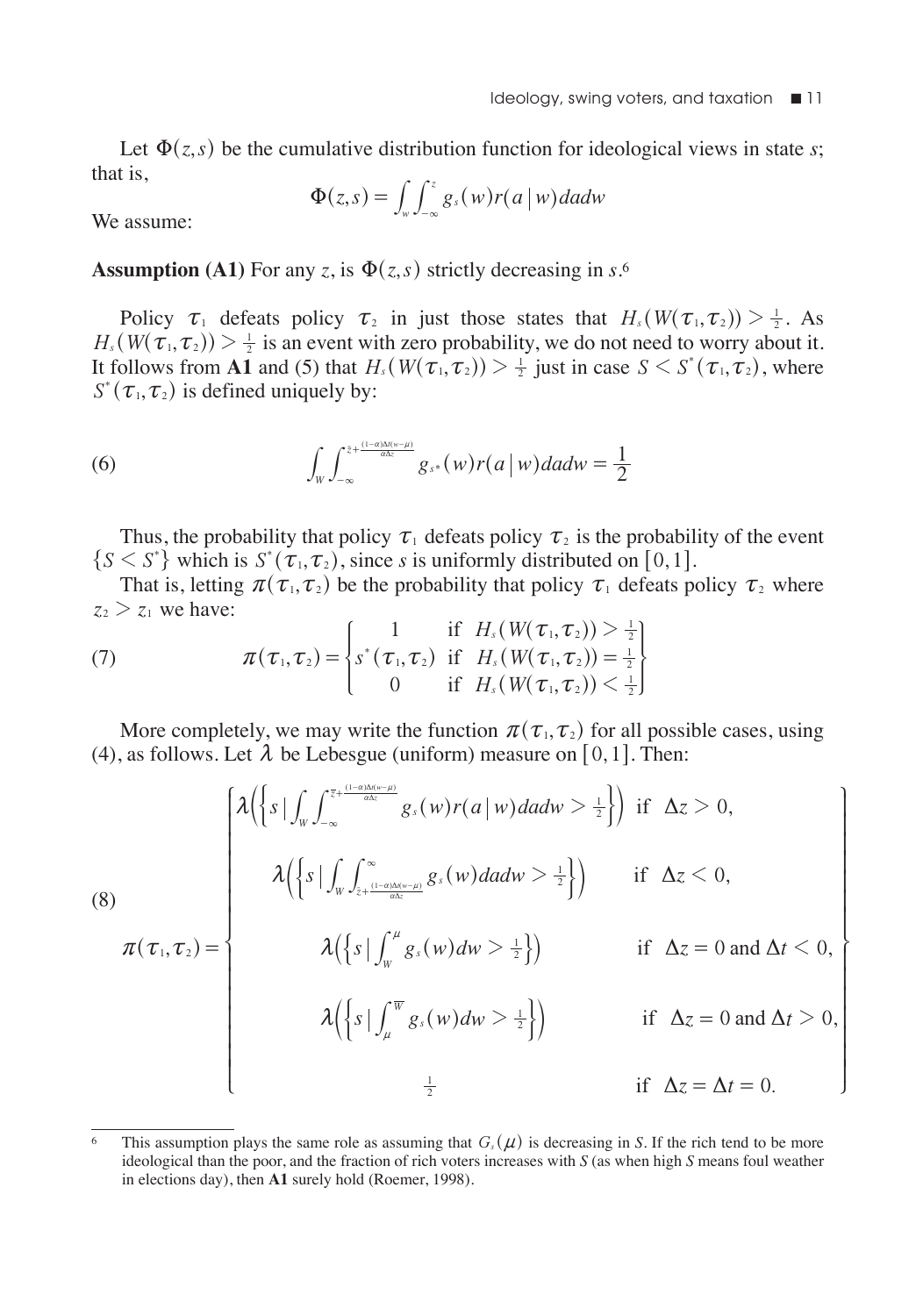#### 12 n EconoQuantum Vol. 13. Núm. 1

#### *Political parties*

There are two partisan parties. They have preferences over policies as well as over whether they come to power. Party 1 (*P*1) aligns its preferences to those of a constituent with traits  $(w_1, a_1)$  while Party 2 (*P*2) aligns its preferences to those of a constituent with traits  $(w_2, a_2)$ . Each party, *j*, proposes a policy  $\tau_i = (t_i, z_i)$ . Given a pair of policies  $(\tau_1, \tau_2)$ , there is only a probability that *P*1 will win, denoted  $\pi(\tau_1, \tau_2)$ . The function  $\pi$  is given by (8) and is known to both parties. Then, the parties' pay-off functions are:

(9) 
$$
\Pi_1(\tau_1,\tau_2)=\pi(\tau_1,\tau_2)v(\tau_1;w_1,a_1)+(1-\pi(\tau_1,\tau_2))v(\tau_2;w_1,a_1)
$$

$$
\Pi_2(\boldsymbol{\tau}_1,\boldsymbol{\tau}_2) = \boldsymbol{\pi}(\boldsymbol{\tau}_1,\boldsymbol{\tau}_2) \boldsymbol{v}(\boldsymbol{\tau}_1; \boldsymbol{w}_2, \boldsymbol{a}_2) + (1-\boldsymbol{\pi}(\boldsymbol{\tau}_1,\boldsymbol{\tau}_2)) \boldsymbol{v}(\boldsymbol{\tau}_2; \boldsymbol{w}_2, \boldsymbol{a}_2)
$$

The pay-off function of a party in a policy pair is the expected utility of its representative constituent for that pair of policies.7

So far we have defined all the elements of the model. Now we proceed to obtain the equilibrium tax rate.

#### <sup>n</sup>*Political equilibrium*

In the case when there is no ideology and all that matters to calculate the tax rate is the income of the voters. If a party aligns its preferences to those of the poor, it chooses the tax rate which is of most benefit to the poor,  $\bar{t} = 1$ . If the party aligns its preferences to the one of the rich, it, likewise, chooses the best tax rate for them,  $\bar{t} = 0$ . In the appendix we also work out this, simpler, one dimensional problem.

Now, we can set the stage for our study. When ideology is included in the preferences, if a party  $P_i$  aligns its preferences to the ones of the poor,  $w_i \leq \mu$ , does it choose an equilibrium tax rate of unity to benefit the poor?

#### *Analysis of the Stackelberg equilibrium on taxation and ideology*

We compute the equilibrium tax rate when voters and parties alike have preferences over taxation and ideology. Citizens' preferences are given by (3) while the pay-off functions of the parties are given by (9). We start with case 1, where both parties align their preferences to those of the poor. In the paper we are solving only this case. We include the results for the remaining cases in the next section.8 Then, *P*1 aligns its preferences to  $(w_1, a_1)$ , and *P2* to  $(w_2, a_2)$ . Where  $w_1, w_2 \leq \mu$ . Parties chose policy platforms to solve the following pair of maximization problems,

$$
P1: \frac{Max\Pi_{1}}{t_{1,21}}(\tau_{1}, \tau_{2}; \alpha) = s^{*}v(t_{1}, z_{1}; w_{1}, a_{1}) + (1 - s^{*})v(t_{2}, z_{2}; w_{1}, a_{1})
$$

<sup>7</sup> It is generically the case that Nash equilibria in pure strategies, for the game in which the payoff functions are  $\Pi_1$  and  $\Pi_2$ , do not exist (Roemer, 1998).

<sup>8</sup> The remaining cases are: 2) one party aligns its preferences to those of the poor and the other party to the ones of the rich and vice versa; 3) both parties align their preferences to those of the rich.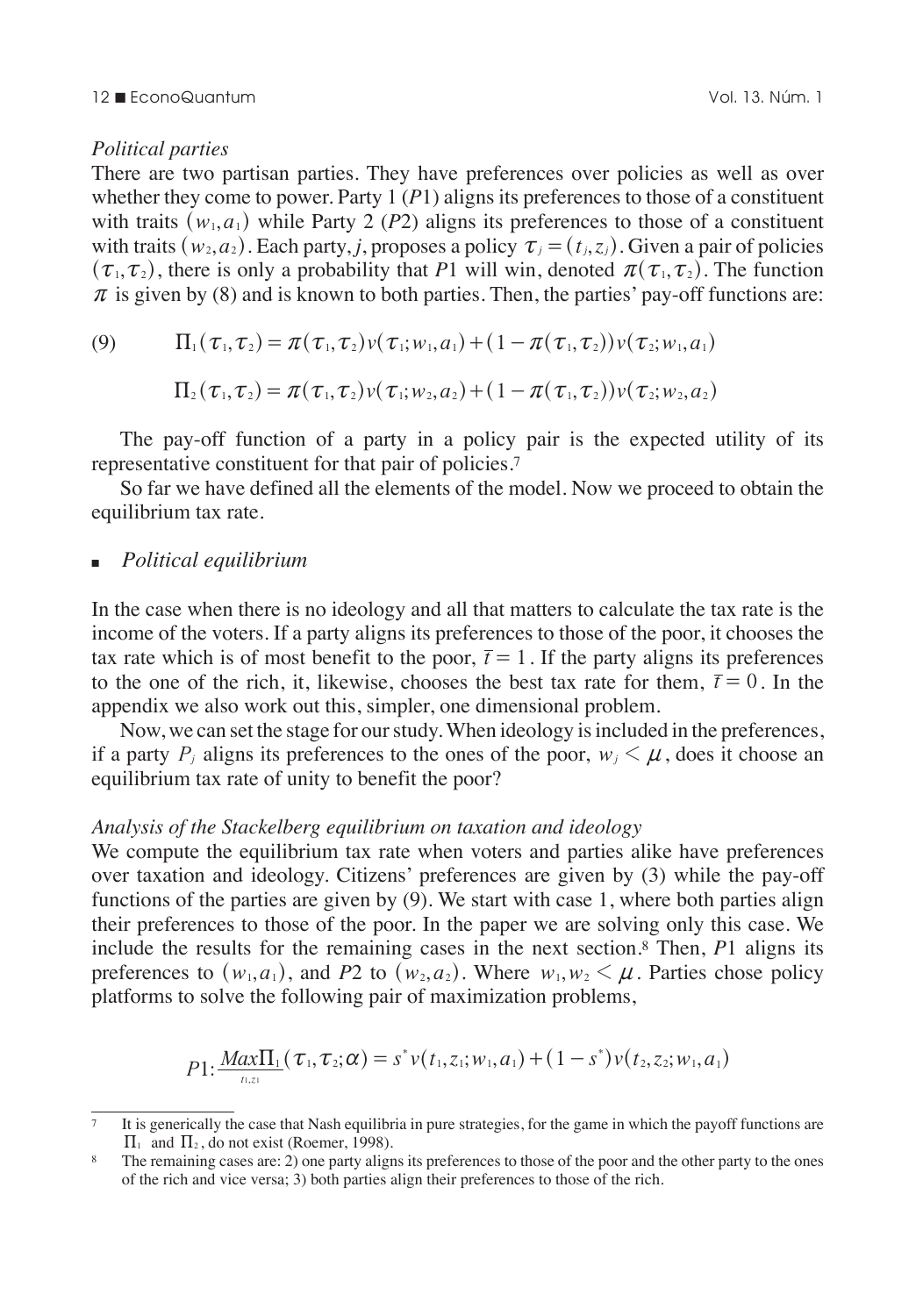$$
P2: \frac{Max\Pi_2}{\tau_{1,2}}(\tau_1, \tau_2; \alpha) = s^*v(t_1, z_1; w_2, a_2) + (1 - s^*)v(t_2, z_2; w_2, a_2)
$$

Given the two-dimensional nature of the problem, it is difficult to compute the Nash equilibrium. In addition, as we are including ideology in the preferences, we should think of the salience of the parameter  $\alpha$  in the utility function as variable, with  $\alpha \in [0,1]$ . Then, given the continuity of the payoff functions, for any  $\alpha$ , there is a Stackelberg equilibrium for the game  $\Psi_a = \langle \alpha, (a_1, w_1), (a_2, w_2), g, r, \{g_s\}, v \rangle$ .

In order to compute the equilibrium tax rate we assume:

#### **Assumption (A2)**

- a) In the game  $\Psi_1$  (i.e., when  $u(x, z; w, a) = -\frac{1}{2}(z-a)^2$ ), there is a finite number of Stackelberg equilibria. For any such equilibrium  $(z_1, z_2)$ , we have  $a_1 \leq z_1^* \leq z_2^* \leq a_2$ , and  $0 < \pi(z_1^*, z_2^*) < 1$ .
- b) For any equilibrium policy  $z_2^*$  in  $\Psi_1$ , *P*1's best response is unique.
- c) For any equilibrium policy  $z_i^*$  in  $\Psi_1$ ,  $P2$ 's best response is unique.

Assumption **A2** is simply a non-degeneracy axiom about the one-dimensional game  $\Psi_1$ . For the analysis of one-dimensional games, which justifies this claim, see Roemer (1999).

Let  $\Theta(\alpha)$  be the Stackelberg equilibrium correspondence, which associates to any of the Stackelberg equilibria of the game  $\Psi_1$ . We have the following two facts:

**Proposition 3.1** *Let A2(b) and A2(c)hold. Then*  $\Theta(\alpha)$  *is upper-hemi-continuous at*  $\alpha = 1$ .

**Proof** : See Appendix.

Let  $(\tau_1(\alpha), \tau_2(\alpha))$  be a continuum of equilibria for the games  $\Psi_\alpha$ ,  $\alpha$  < 1, where  $\tau_1 (\alpha) = (t_1 (\alpha), z_1 (\alpha)).$ 

**Proposition 3.2** *Let*  $A2(a)$  *hold. For sufficiently large*  $\alpha$ *:* 

a)  $\Delta z(\alpha) > 0$  and  $\Delta z(\alpha) > 0$  is bounded away from 0;

b)  $\overline{z}(\alpha) - a_1$  is positive and bounded away from zero;

c)  $\overline{z}(\alpha) - a_2$  is negative and bounded away from zero.

**Proof** : See Appendix.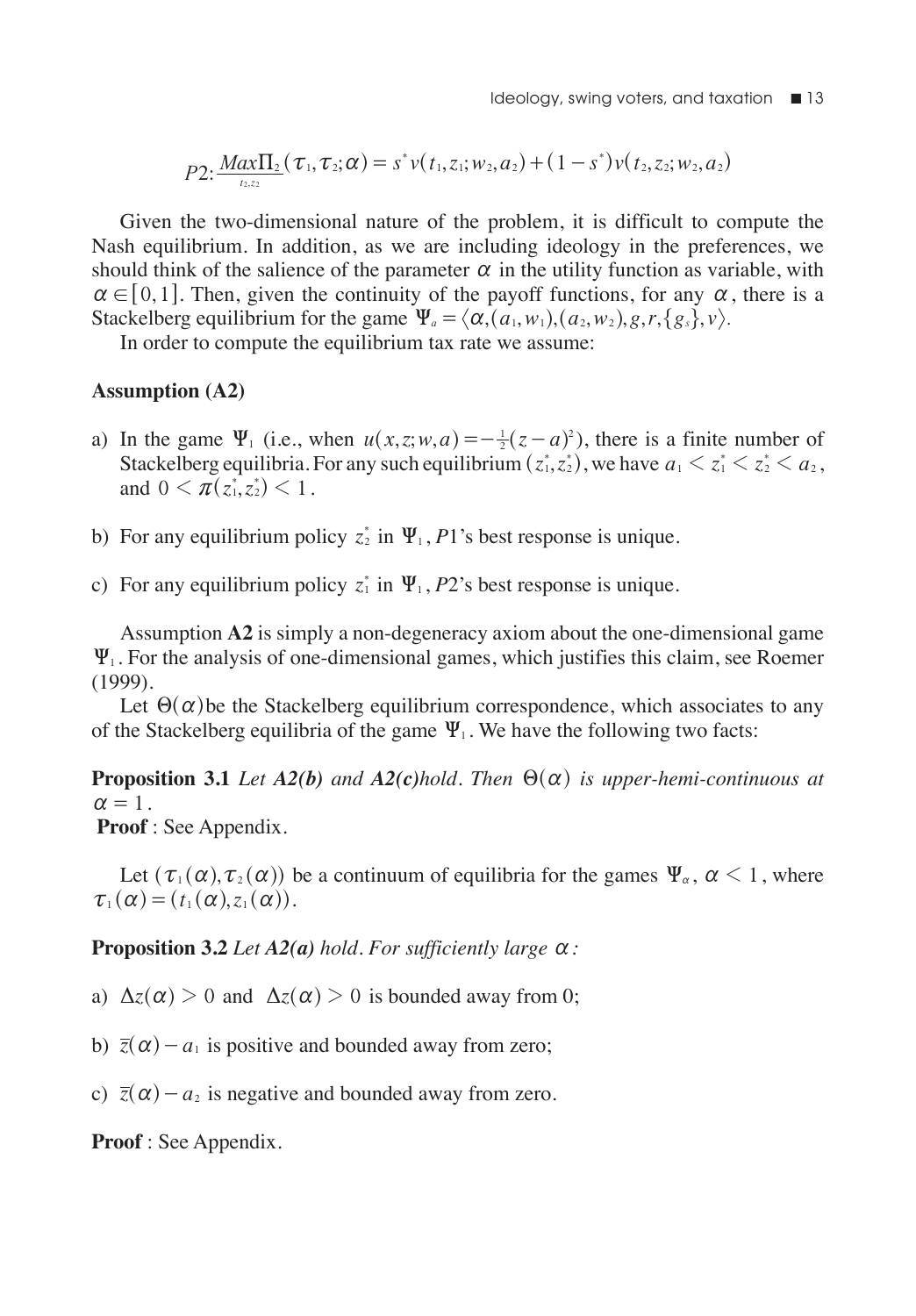We now proceed to calculate the equilibria in our game. Let  $(z_1(1), z_2(1))$ be any equilibrium in the game  $\Psi_1$ , and  $\Delta z(1) = z_2(1) - z_1(1)$ . Let *s*<sup>\*</sup> be the probability of victory of P1 at this equilibrium. Define the number  $\overline{\mu} = \frac{\sigma}{\overline{\rho}}$ , where

$$
\overline{\sigma} \equiv \int_{w} wg_{s}(w)r(\overline{z}(1) \mid w)dw, \text{ and } \overline{\rho} \equiv \int_{w} g_{s}(w)r(\overline{z}(1) \mid w)dw. \text{ By definition, } \overline{\mu} \text{ is}
$$

the mean income of the cohort of voters with ideological position  $\overline{z}(1)$  in the state *s*<sup>\*</sup>. Our condition is:

**Assumption (A3)** For all Stackelberg equilibria in the game  $\Psi_1$ , we have:

(10) 
$$
\overline{\mu} - \mu > \frac{\Delta z(1)(\mu - w_1)}{2(z_1(1) - a_1)} \quad (a)
$$

$$
\pi - \mu > \frac{\Delta z(1)(w_2 - \mu)}{2(z_2(1) - a_2)} \quad (b)
$$

Assumption **A3** states the conditions for the Stackelberg equilibria to exist in the one-dimensional game  $\Psi_1$ . Such conditions focus in the difference in the mean income of the population and the mean income of the cohort of voters with ideological position  $\overline{z}(1)$  in the state *s*<sup>\*</sup>. Whether expression (10) holds depends on the value of the right hand side of the inequalities.

**Theorem 3.3** Suppose A1, A2, and A3 hold. Then for all sufficiently large  $\alpha$ , all *Stackelberg equilibria of the game*  $\Psi_{\alpha}$  *have*  $t_1(\alpha) = t_2(\alpha) = 0$ . **Proof:** See Appendix.

**Definition 3.4** *Let*  $a^m(s)$  *be the median ideological view in state s. For any*  $\delta > 0$ , *we say uncertainty is less than*  $\delta$  *if and only if there is a number*  $\gamma$  *such that, for all s,*  $a^m(s)$  lies in a  $\delta$  interval around  $\gamma$ .

If uncertainty is sufficiently small, a sufficient condition for the truth of (10) is: *the mean income of the cohort of voters with the median ideological view in all states is greater than mean income of the population.*

We apply the intuition provided by Roemer (1998) to justify such a condition. If  $\alpha$  is large, then the game  $\Psi_\alpha$  is essentially a one-dimensional game on ideology. If uncertainty is small, then the median ideological view varies little across states. In an equilibrium where both parties win with positive probability, both parties must therefore play an ideological position close to the median ideological view. That is,  $\Delta z(1) \approx 0$ , as both  $z_1(1)$  and  $z_2(1)$  will be very close to the median ideological view in state *s*<sup>\*</sup>, as will be their average  $\overline{z}$ . But since  $\Delta z(1) \approx 0$ , expression (10) is true as long as  $\overline{\mu} > \mu$ .<sup>9</sup>

<sup>&</sup>lt;sup>9</sup> For  $\overline{\mu} > \mu$ , the equilibrium policy is  $[(0, z_1^*)(0, z_2^*)]$ . When  $z_1^* < z_2^*$  and  $z_1^* \approx z_2^*$ .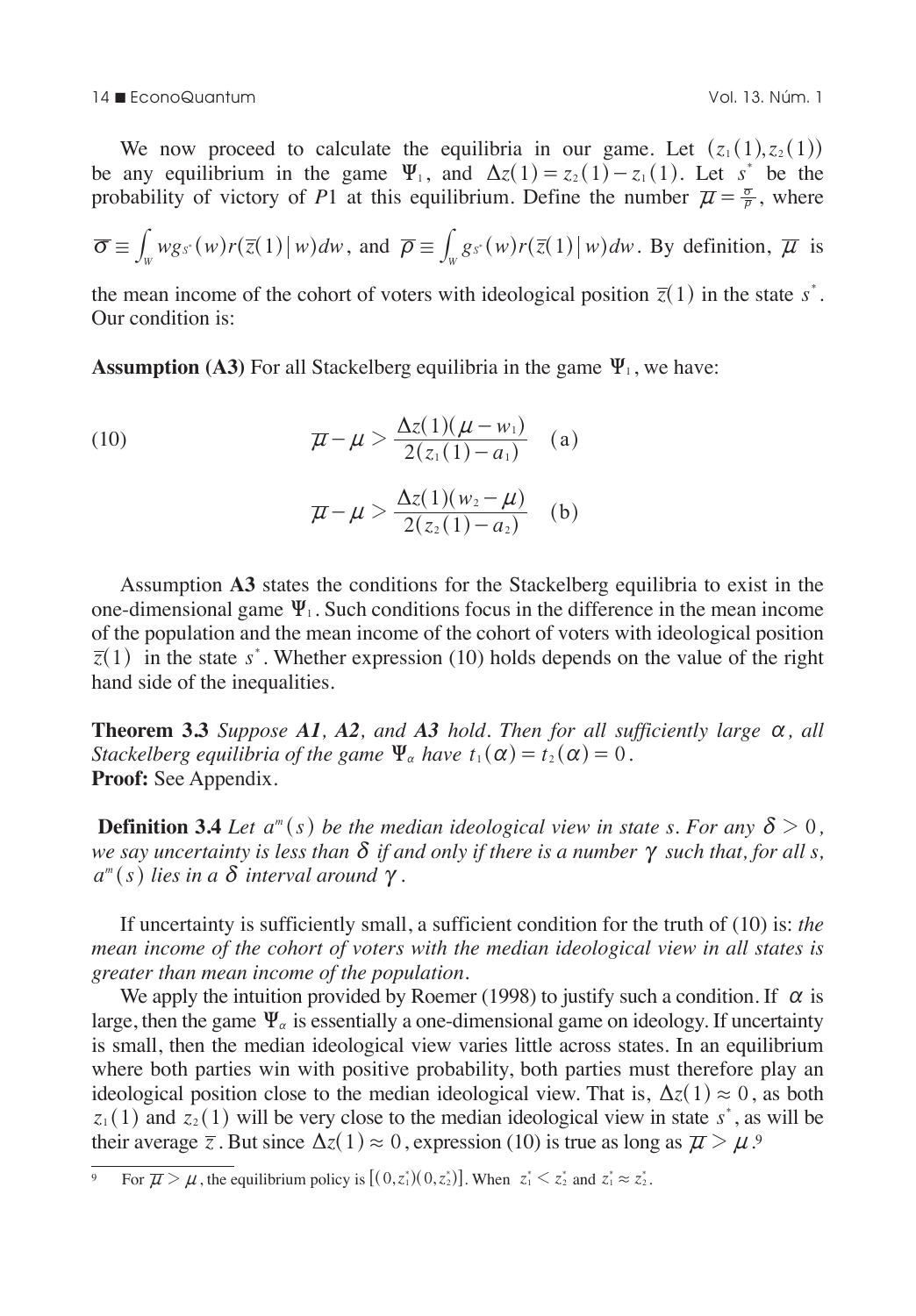We state this result in a corollary for further reference:

**Corollary 3.5** *For sufficiently small uncertainty, if A1 and A2 hold, the mean income of the cohort of voters with the median ideological view in all states is greater than mean income of the population, and the ideological issue is sufficiently salient, then both parties will propose a zero tax rate in all Stackelberg equilibria.*

From Corollary (3.5) we may say that the cohort of the population who hold approximately the median ideological view are the swing voters. *If that cohort's income is greater than the mean population income, then their ideal tax rate is zero.* Consequently, competition forces the parties to propose a tax rate of zero, to attract the swing voters. We summarize this result in the following corollary:

**Corollary 3.6** *Consider a set of tax rates*  $t \in [0,1]$  *and let preferences be given by* (3) as a function of tax rate and ideology. Then, the equilibrium tax rate is given by  $t^*$ *which benefits the cohort of voters with the median ideological view. Those voters are the swing voters.*

#### <sup>n</sup>*Further discussion*

We have shown that the equilibrium tax rate could be significantly less than unity even if both political parties align their preferences to the ones of the poor  $(w \lt \mu)$ . In fact, as ideology becomes more important  $(\alpha$  increases), the tax rate decreases towards zero. The result gives insight about the role of ideology on determining the equilibrium tax rate.

In this paper, we only calculate the equilibrium tax rate for case 1, where both parties align their preferences to those of the poor. Applying the same strategy of analysis used to determine the tax rate in case 1, we now can obtain the equilibrium tax rate for cases 2 and 3. Respectively: 2) one party aligns its preferences to those of the poor and the other party to those of the rich and vice versa; 3) both parties align their preferences to those of the rich. The equilibrium conditions and outcomes are summarized in table 1.

It is difficult to give an equilibrium condition for each of the cases in the table. However, for case 3, when both parties align their preferences to those of the rich, the resulting equilibrium tax rate equals unity,  $t_1 = t_2 = 1$ . In that case, the key condition turns out to be: *a very small uncertainty, and the mean income of the cohort of voters with the median ideological view in all states less than the mean income of the population.*

As for case 1, the voters with the median ideological view are the ones benefitting from political competition. The tax rate is designed according to their income regardless of the parties' preferences. In equilibrium, a political party,  $P_i$ , proposes a tax rate of unity  $\left(t_i = 1\right)$  if the mean income of the cohort of voters with the median ideological view in all states is less than the mean income of the population  $(\overline{\mu} \le \mu)$ .<sup>10</sup>

The previous analysis strongly depends on the assumption of small uncertainty. If we relax that assumption, the equilibrium ideological positions of the parties are

<sup>10</sup> For  $\overline{\mu} \le \mu$ , the equilibrium policy is  $[(1, z_1)(1, z_2)]$ . When  $z_1^* \le z_2^*$  and  $z_1^* \approx z_2^*$ .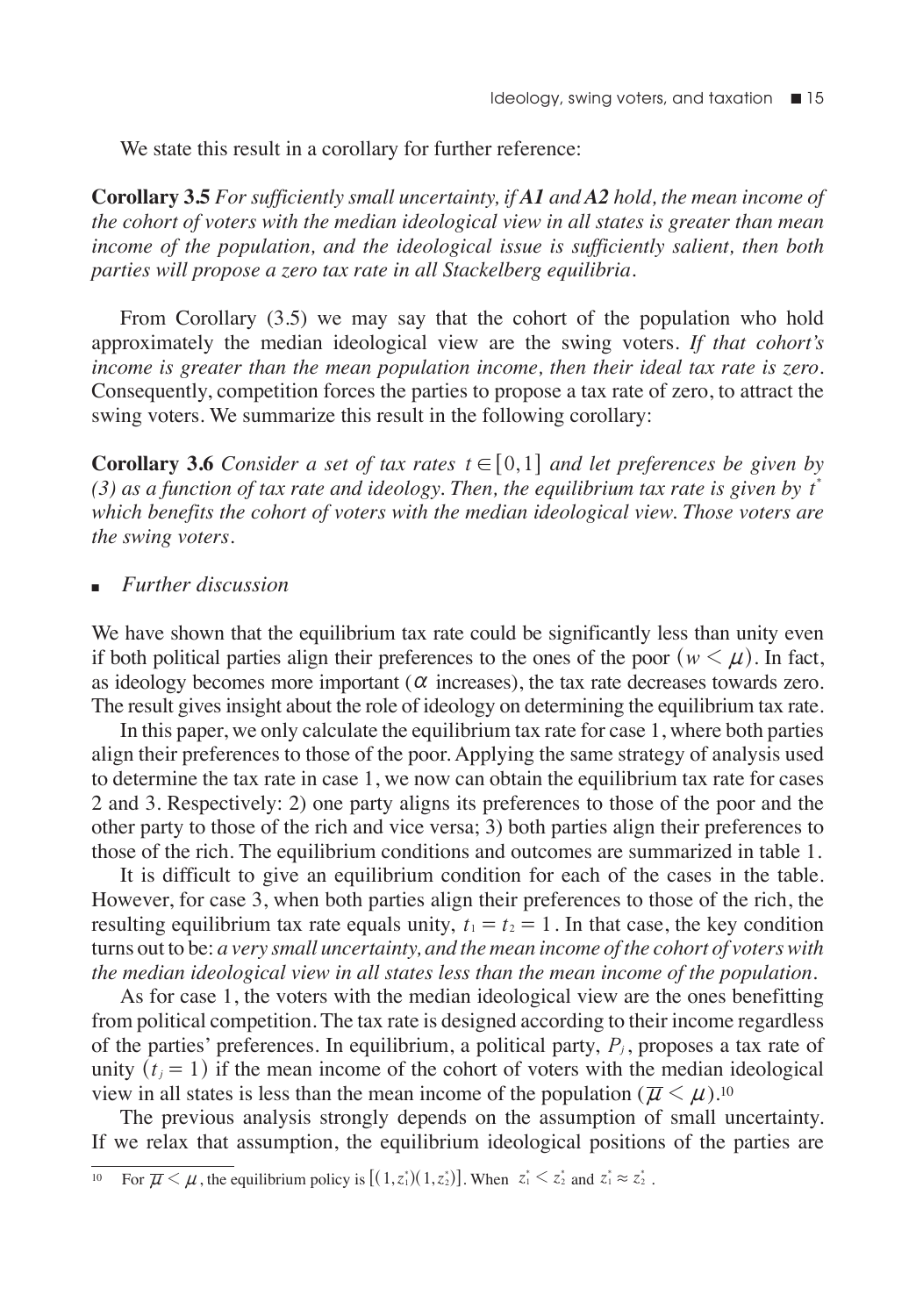|                                                                                             | P <sub>1</sub>                 |                                                                                                                                                                                        |  |                                | Equilibrium                                                                                                                                                                                                        |                                        |
|---------------------------------------------------------------------------------------------|--------------------------------|----------------------------------------------------------------------------------------------------------------------------------------------------------------------------------------|--|--------------------------------|--------------------------------------------------------------------------------------------------------------------------------------------------------------------------------------------------------------------|----------------------------------------|
| $1a$ .<br>$t_1 > t_2$<br>1 <sub>b</sub><br>$t_1 < t_2$                                      | $W_1$<br><b>Small</b>          | $w_1 \leq \mu$<br>$\left \overline{\mu} - \mu > \frac{\Delta z(1)(\mu - w_1)}{2(z_1(1) - a_1)}\right $<br>rh.s > 0                                                                     |  | $W_2$<br><b>Small</b>          | $w_2 \leq \mu$<br>$\left \overline{\mu} - \mu > \frac{\Delta z(1)(w_2 - \mu)}{2(z_2(1) - a_2)}\right  \right $<br>rh.s > 0                                                                                         | $t_1 = 0$<br>$t_2 = 0$                 |
| 2.1a.<br>$t_1 > t_2$<br>$2.1b$ .<br>$t_1 < t_2$<br>2.2a.<br>$t_1 > t_2$<br>2.2 <sub>b</sub> | $W_1$<br>Small<br>$W_1$<br>Big | $w_1 \leq \mu$<br>$\left \overline{\mu} - \mu > \frac{\Delta z(1)(\mu - w_1)}{2(z_1(1) - a_1)}\right $<br>r.h.s > 0<br>$w_1 > \mu$<br>$\frac{\Delta z(1)(\mu - w_1)}{2(z_1(1) - a_1)}$ |  | $W_2$<br>Big<br>$W_2$<br>Small | $w_2 > \mu$<br>$\frac{\overline{\mu}}{\mu} - \mu > \frac{\Delta z(1)(w_2 - \mu)}{2(z_2(1) - a_2)}$<br>r.h.s < 0<br>$w_2 \leq \mu$<br>$\left \frac{\mu}{\mu-\mu}>\frac{\Delta z(1)(w_2-\mu)}{2(z_1(1)-a_2)}\right $ | We do not<br>know<br>We do not<br>know |
| $t_1 < t_2$                                                                                 |                                | r.h.s < 0                                                                                                                                                                              |  |                                | rh.s > 0                                                                                                                                                                                                           |                                        |
| 3a.<br>$t_1 > t_2$<br>3 <sub>b</sub><br>$t_1 < t_2$                                         | $W_1$<br>Big                   | $w_1 > \mu$<br>$\left \overline{\mu}-\mu\right <\frac{\Delta z(1)(\mu-w_1)}{2(z_1(1)-\alpha)}\right $<br>r.h.s < 0                                                                     |  | $W_2$<br><b>Big</b>            | $w_2 > \mu$<br>$\frac{\overline{\mu}}{\overline{\mu}} - \mu < \frac{\Delta z(1)(w_2 - \mu)}{2(z_2(1) - a_2)}$<br>r.h.s < 0                                                                                         | $t_1 = 1$<br>$t_2 = 1$                 |

Table 1 Equilibrium conditions and outcomes for the different cases

Source: Own elaboration.

considerably different than  $z_2$ . Such a situation is described by case 2 in the previous table, when it is not possible to obtain the equilibrium tax rate. not bounded as the median ideological view could vary a lot across states. In fact, the equilibrium of the one-dimensional game on ideology is  $(z_1^*, z_2^*)$  where  $z_1^*$  could be

## <sup>n</sup>*Conclusions*

Our analysis shows that, even in democracies, where power is apparently given to equilibrium, if the salience of an ideological issue is high and uncertainty is small, the majority, ideology plays an important role on the prevailing economic policy. In regardless of whether the parties align their preferences to those of the poor or rich, the cohort of voters with the median ideological position become the swing voters. Then, the equilibrium tax rate is designed to benefit that cohort of voters.

When uncertainty is high it is not possible to obtain the equilibrium tax rate.

The analysis suggests that, to some extent, the political parties could choose which ideological issues to emphasize with an eye of pushing the electoral debate towards the economic dimension.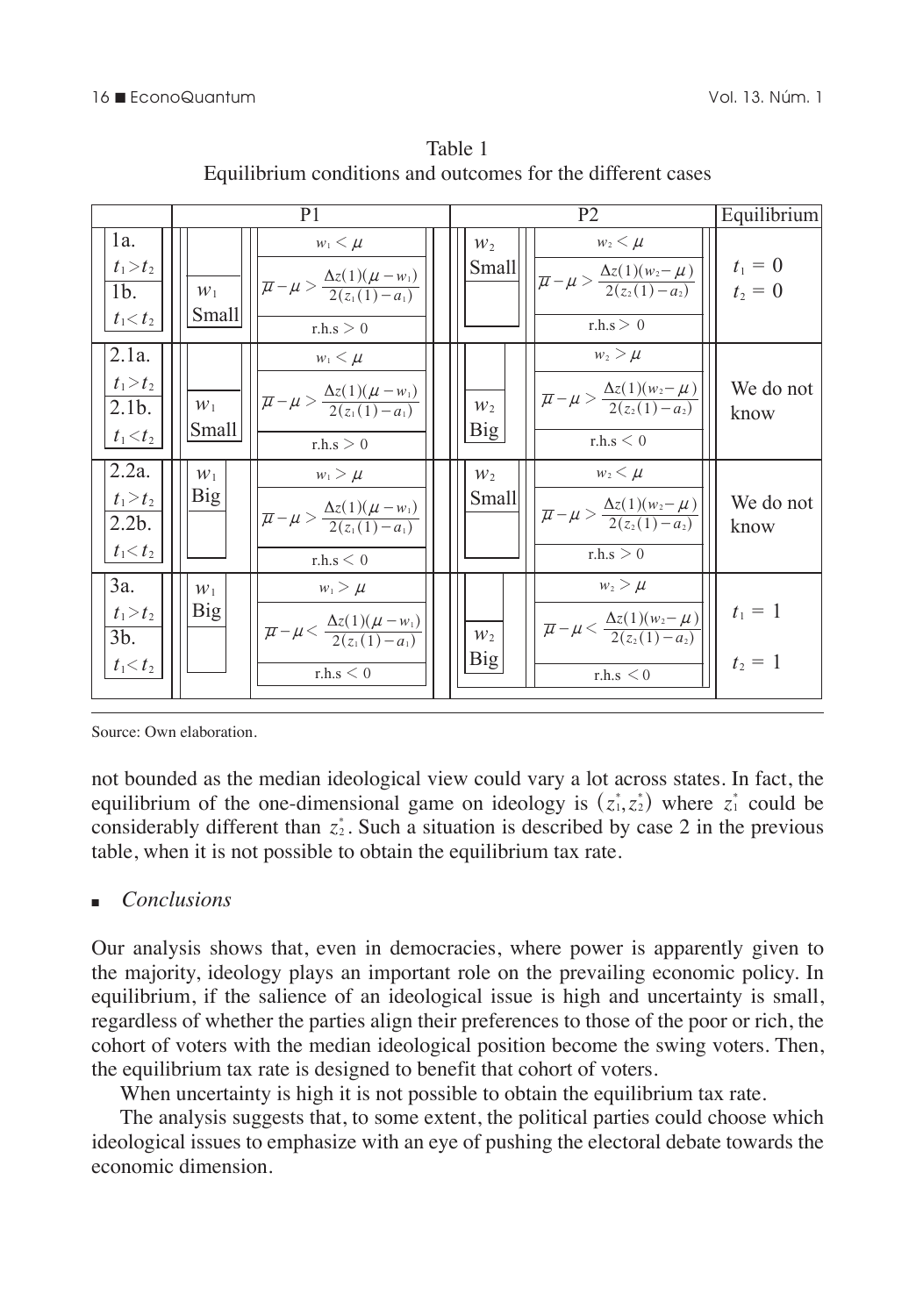## <sup>n</sup>*Appendix*

#### *Taxation in a one-dimensional context*

As an exercise, we find the equilibrium tax rate when the policy space is onedimensional. In this situation, the party that aligns its preferences to those of the poor  $(w \leq \mu)$  proposes a tax rate of unity in the Stackelberg equilibrium. Understanding this exercise should help the reader to maintain their bearings in the more complicated two-dimensional problem explained in the paper.

Assume that the ideological issue is not important then  $\alpha = 0$  in equation (3). The indirect utility function of citizen *w* at tax rate *t* is:

(11) 
$$
v(t; w) = (1 - t)w + t\mu = w + t(\mu - w)
$$

Now suppose that the distribution of voters, that is, of citizens who go to the polls on elections day, is  $g_s(w)$ , where *s* is a random variable (state) uniformly distributed on  $[0, 1]$ .

Denote the mean of  $g_s$  by  $\mu_s$ . Let  $G_s$  be the cumulative distribution function of  $g_s$ Assume that  $G_s(\mu)$  is strictly decreasing in *s*.<sup>11</sup>

Let  $t_1 > t_2$  be two tax policies. It is obvious from (11) that the set of citizens who prefer  $t_1$  to  $t_2$ , denoted  $W(t_1, t_2)$ , is:

(12) 
$$
W(t_1, t_2) = \{w < \mu\}
$$

In state *s* the measure of this set is  $G_s(\mu)$ . That is,  $G_s(\mu)$  is the fraction of voters who vote for  $t_1$  over  $t_2$  in state *s*. Now  $t_1$  defeats  $t_2$  just in case it has a majority, i. e., when

$$
(13) \tGs(\mu) > \frac{1}{2}
$$

As  $G_s(\mu)$  is strictly decreasing in *s*, (13) is true just in case  $s \leq s^*$ , where *s*<sup>\*</sup> is defined by:

$$
(14) \tGs(\mu) = \frac{1}{2}
$$

Assuming that there is an  $s^* \in (0, 1)$  satisfying (14), then the probability that  $t_1$ defeats  $t_2$  is just  $s^*$ , since  $s$  is uniformly distributed on [0,1].

Now assume the P1 aligns its preferences to those of the poor,  $w_1 \leq \mu$ , while *P*2 aligns its preferences to the ones of the rich  $w_2 > \mu$ . Then, *P*1 proposes  $t_1$ , *P2* proposes  $t_2$ , and  $t_1 > t_2$ . As *P*1 wins with probability *s*<sup>\*</sup> and *P*2 wins with probability  $1 - s^*$ , parties' expected utilities are  $\prod_1(t_1, t_2) = s^* v(t_1; w_1) + (1 - s^*) v(t_2; w_1)$  and  $\Pi_2(t_1, t_2) = s^* v(t_1; w_2) + (1 - s^*) v(t_2; w_2)$  respectively.

<sup>11</sup> Interpretation: '*s*' is the weather, with larger '*s*' meaning fouler weather. If the weather is foul, fewer poor voters turn out to vote; thus  $G_s(\mu)$  is decreasing in *s* (Roemer, 1998).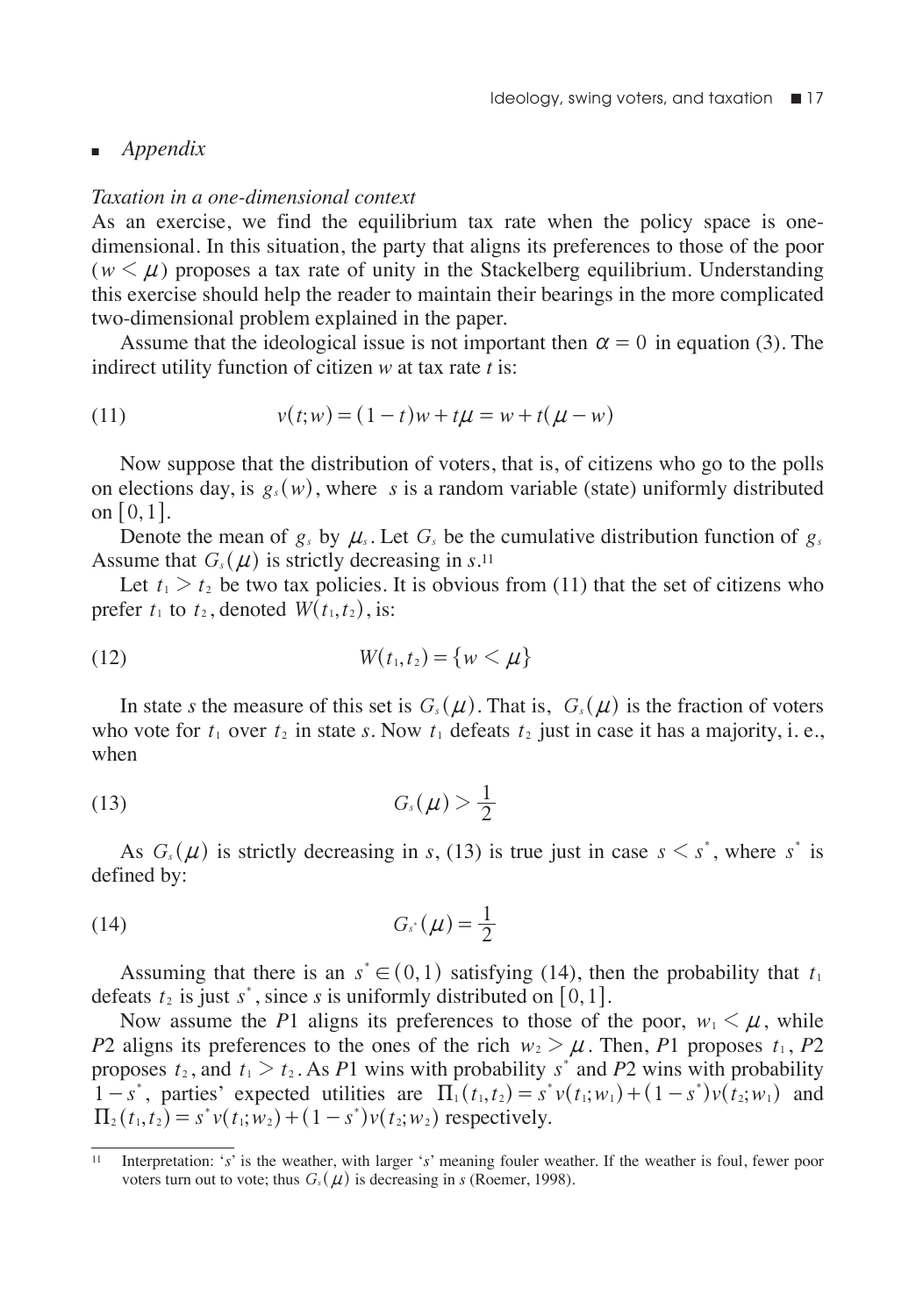We next compute the Stackelberg equilibrium. Assume that  $P1$  is the 'incumbent' and *P*2 is the 'challenger', where by definition, the challenger moves first. A Stackelberg in  $\alpha$ . equilibrium exists because the pay-off functions are continuous on the compact set  $\begin{bmatrix} 0 & 1 \end{bmatrix}^2$ ,  $\begin{bmatrix} 1 & 0 \end{bmatrix}$ ,  $\begin{bmatrix} 1 & 0 \end{bmatrix}$ ,  $\begin{bmatrix} 1 & 0 \end{bmatrix}$ ,  $\begin{bmatrix} 1 & 0 \end{bmatrix}$ ,  $\begin{bmatrix} 1 & 0 \end{bmatrix}$ ,  $\begin{bmatrix} 1 &$  $[0, 1]^2$ . Let  $\overline{t}_2$  be *P*2's equilibrium policy, and assume  $\overline{t}_2 < 1$ . Then *P*1 obviously metrics  $\Pi_i$  (*t*  $\overline{t}_2$ ) at *t*  $\overline{t}_1$ maximizes  $\Pi_1 (t_1, \bar{t}_2)$  at  $t_1 = 1$ .  $\cdot$   $\overline{ }$ . *z w* 2 1 equilibrium policy, and assume  $\overline{t}_2 < 1$ . Then *F* h h  $\cdot$  1 iic  $\overline{t}_2 < 1$ . Then *P*  $\ddot{\phantom{a}}$  $\overline{\text{Th}}$  $\mathbf{h}$   $\mathbf{h}$ h  $h \sim D1$ 

Alternatively, suppose  $P2$  is the incumbent. Let  $t_1$  be any proposal;  $P2$ maximizes  $\Pi_2$  by choosing  $t_2 = 0$ . Then *P*1's problem is to choose  $t_1$  to maximize  $s^* v(t_1; w_1) + (1 - s^*) v(0; w_1)$ : the solution is  $t_1 = 1$ . We do not  $\overline{h}$ 

Hence, irrespective of whether  $P1$ , that is the party that aligns its preferences to the ones of the poor, is the incumbent or challenger, the equilibrium in the game of party competition involves  $P1$  proposing a tax rate of unity. In sum: *P*1, that is the party that aligns its preferences to the  $\frac{1}{2}$   $\frac{1}{2}$  $2111$  $\int$  whether  $P1$ , that 1 1  $\cdot$   $\cdot$  $\overline{D}$  1 , umu <sup>2</sup>1, that is the party that aligns its prefer ns pr t aligns its prefere  $\mathfrak{r}$   $\mathfrak{p}$ cicic

**Proposition A.1** Let  $w_1 \leq \mu$ , let  $G_s(\mu)$  be strictly decreasing in s, and let  $u(x) = x$ be the universal von Neumann-Morgenstern utility function. Suppose there exists  $s^* \in (0,1)$  such that  $G_s(\mu) = \frac{1}{2}$ . Then, whether the party P1 is the incumbent or *challenger, the unique electoral equilibrium in the game of party competition entails challenger, the unique electoral equilibrium in the game of party competition entails*  $\overline{t}_1 = 1$  and  $\overline{t}_2 = 0$ . learnann-Morgenstern utility function. Suppose to *z and le*<br> *leumann-Morgenstern utility function. Suppose to* 1

Alternatively, when P1 aligns its preferences to those of the rich  $w_1 > \mu$ , while<br>aligns its preferences to those of the poor  $w_2 < \mu$  then P1 proposes t, and P2 *P*2 aligns its preferences to those of the poor  $w_2 < \mu$ , then, *P*1 proposes  $t_1$  and *P2* proposes  $t_2$  and  $t_1 < t_2$ . Under such a framework, the equilibrium is such that *P*1 always proposes a tax rate of zero, regardless of whether it is the incumbent or the challenger. We summarize the equilibrium tax rate in table 2:

|                | Parties align     | Equilibrium |                 |  |
|----------------|-------------------|-------------|-----------------|--|
|                | their preferences | tax rate    |                 |  |
| P <sub>1</sub> | $W_1 \leq \mu$    |             | $\bar{t}_1 = 1$ |  |
| P <sub>2</sub> | $W_2 > \mu$       |             | $\bar{t}_2 = 0$ |  |
| P <sub>1</sub> | $W_1 > \mu$       |             | $\bar{t}_1=0$   |  |
| P <sub>2</sub> | $w_2 < \mu$       |             |                 |  |

Table 2 Equilibrium outcomes in a one-dimensional context

Source: Own elaboration.

From the proposition we can conclude that when there is no ideology and the only matter of interest is the income of the voters, if a party aligns its preferences to those of the poor, it chooses a tax rate of unity,  $\bar{t} = 1$ , to benefice the poor. If the party aligns its preferences to those of the rich, it chooses the best policy for them,  $\bar{t} = 0$ . Under this situation, we can set the stage for our study. After including ideology in the preferences, will the party  $P_i$ , that aligns its preferences to those of the poor  $w_i \leq \mu$ , compromise the radical redistributive policy it advocates when only income is the issue?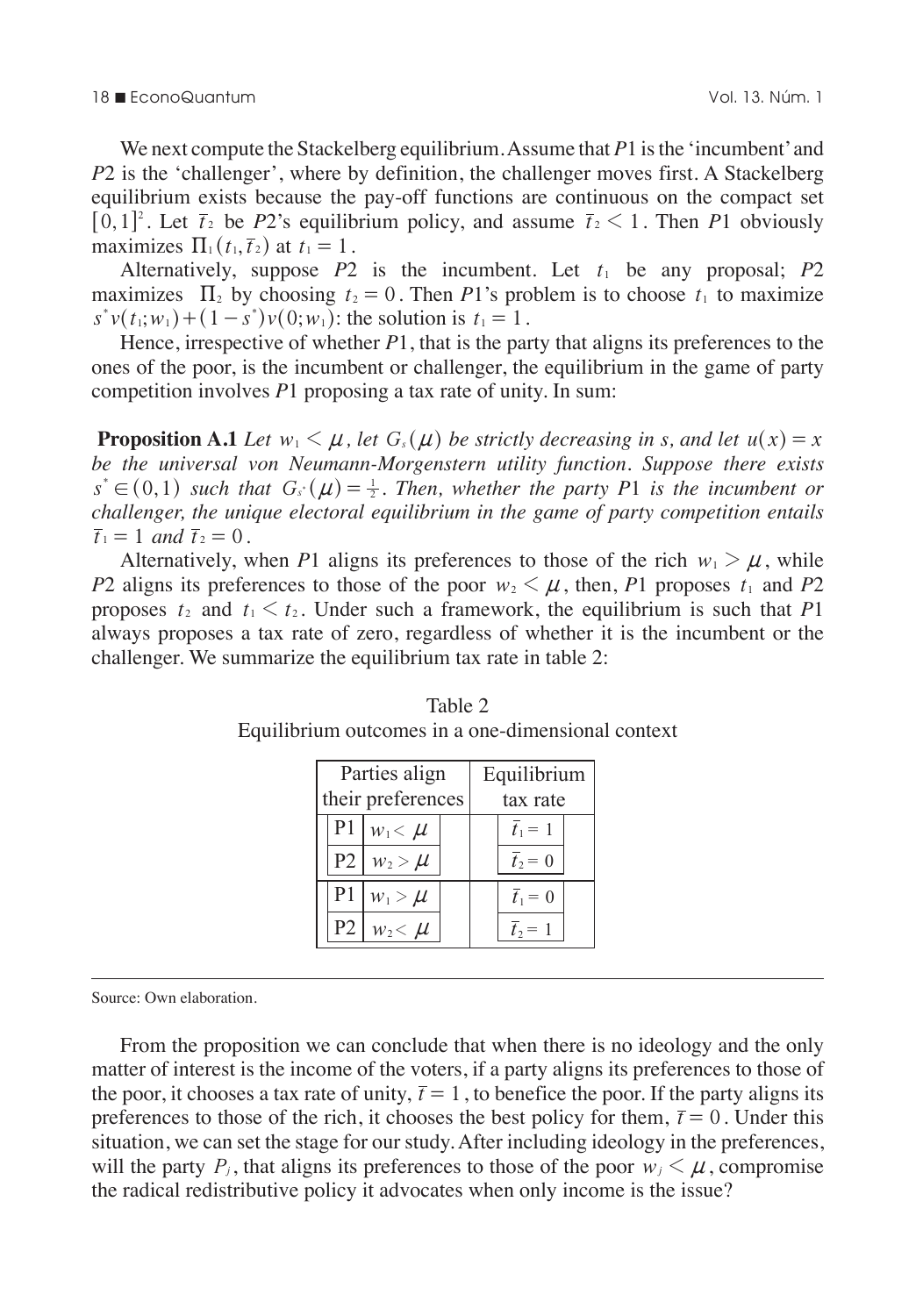## *Proof of important theorems and propositions*

**Proof of proposition 3.1** Let  $(\tau_1(\alpha), \tau_2(\alpha))$  be a sequence of Stackelberg equilibria in the games  $\Psi_{\alpha}$ , and let  $z_1 (\alpha)$  and  $z_2 (\alpha)$  converge to  $z_1 (1)$  and  $z_2 (1)$ , respectively. Suppose, contrary to the claim, that  $(z_1(1), z_2(1))$  is not a Stackelberg equilibrium in  $\Psi_1$ . Then,  $z_1$  (1) must not be a best response to  $z_2$  (1); so it must therefore be that there exists an equilibrium pair  $(\tilde{z}_1, \tilde{z}_2)$  such that  $\tilde{z}_1$  is a best response to  $\tilde{z}_2$  and

$$
\Pi_2(\tilde{z}_1,\tilde{z}_2;1) > \Pi_2(z_1(1),z_2(1);1)
$$

Let  $(\hat{t}_1(\alpha), \hat{z}_1(\alpha))$  be *P*1's best response to  $(t_2(\alpha), \hat{z}_2)$  in  $\Psi_\alpha$ . Then  $\hat{z}_1$  (1)  $\equiv \lim_{\alpha} \hat{z}_1(\alpha)$  is a best response to  $\tilde{z}_2$  in  $\Psi_1$ . By  $A_2(b)$ ,  $\hat{z}_1(1) = \tilde{z}_1$ . Hence  $\Pi_2 ( ( \hat{t}_1 (\alpha), \hat{z}_1 (\alpha)), (t_2 (\alpha), \tilde{z}_2) )$  approaches  $\Pi_2 (\tilde{z}_1, \tilde{z}_2; 1 )$  as  $\alpha$  approaches 1. In particular, by the above inequality, for large  $\alpha$ :

$$
\Pi_2((\hat{t}_1(\alpha),\hat{z}_1(\alpha)),(t_2(\alpha),\tilde{z}_2)) > \Pi_2((t_1(\alpha),z_1(\alpha)),(t_2(\alpha),z_2(\alpha));\alpha)
$$

This contradicts the fact that  $((t_1(\alpha), z_1(\alpha)), (t_2(\alpha), z_2(\alpha)))$  is a Stackelberg equilibrium in  $\Psi_{\alpha}$ , which establishes the claim. It is immediate to do the proof for P1.

By the upper-hemi-continuity of the equilibrium correspondence  $\Theta$  at 1, any converging subsequence of the continuum  $(\tau_1 (\alpha), \tau_2 (\alpha))$  converges to an equilibrium of  $\Psi_1$ . The claims follow immediately from  $A_2(a)$ .

**Proof of proposition 3.2** Let  $A2(a)$  hold. For  $\alpha = 1$  we have:

$$
a_1 < z_1^* < z_2^* < a_2
$$
\n
$$
a_1 - z_1^* < 0 < z_2^* - z_1^* < a_2 - z_1^*
$$

We end up with

(a)  $\Delta z^* > 0$ 

And  $a_1 < z_1^* < z_2^* < a_2$  $a_1 + z_2^* < z_1^* + z_2^* < 2z_2^* < a_2 + z_2^*$ 

$$
\frac{a_1+z_2^*}{2} < \frac{z_1^*+z_2^*}{2} < z_2^* < \frac{a_2+z_2^*}{2}
$$

In one side:

$$
0 < \frac{z_2^*-a_1}{2} < \overline{z}^*-a_1 < z_2^*-a_1
$$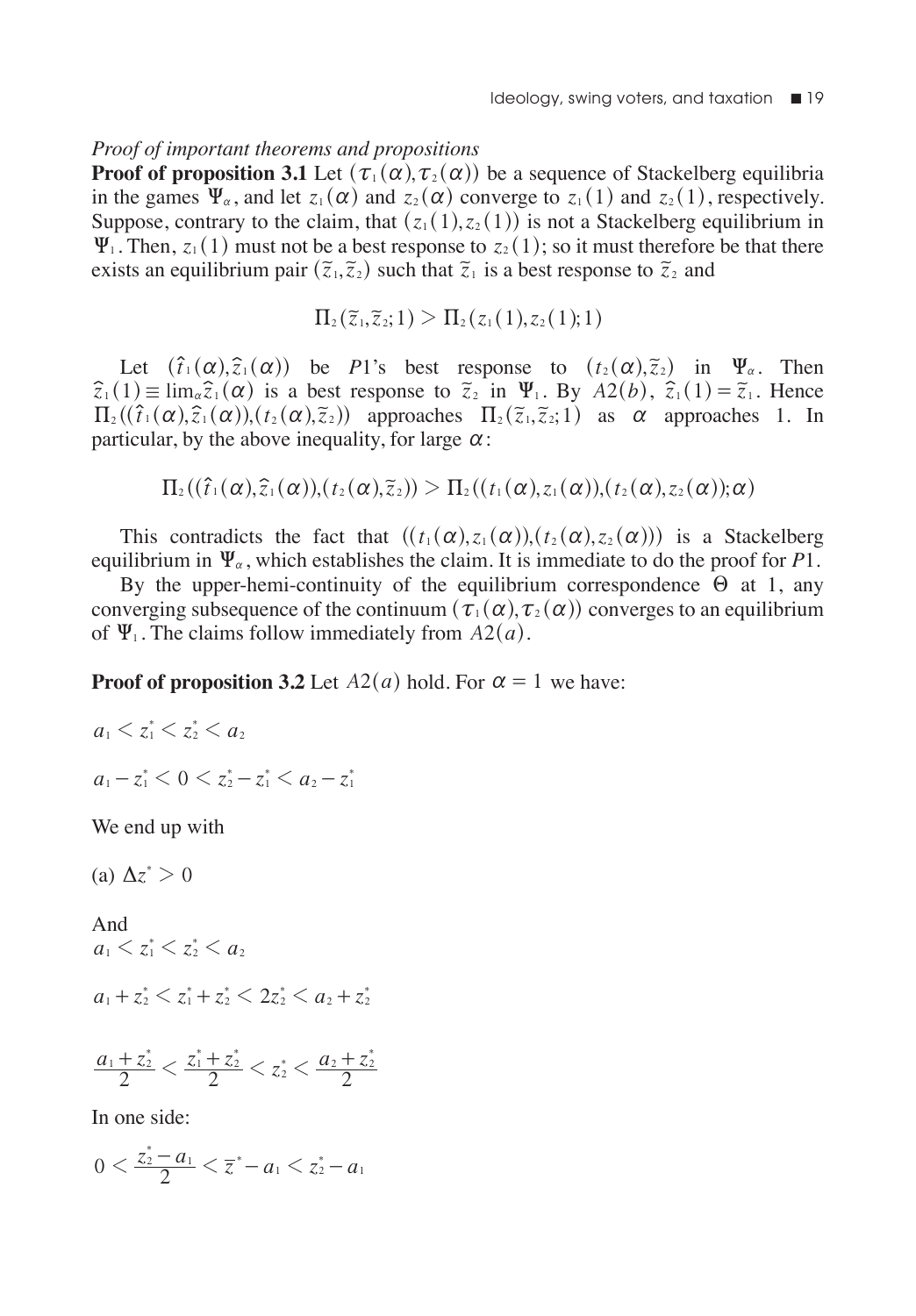then we have:

(b) 
$$
\bar{z}^* - a_1 > 0
$$

In the other side:

$$
\frac{a_1+z_2^*-2a_2}{2}<\frac{z_1^*+z_2^*}{2}-a_2
$$

Then we have:

$$
(c) \quad \bar{z}^*-a_2<0
$$

**Proof of theorem 3.3** First, we are proving that  $t_1 (\alpha) = 0$  for the case  $\Delta t = t_2 - t_1 \leq 0$ . Suppose to the contrary: that for a sequence of  $\alpha$ 's tending to one, there is a Stackelberg equilibrium of  $\Psi_{\alpha}$  in which  $t_1(\alpha) > 0$ . We know  $\Delta z(\alpha) > 0$  by Proposition 3.2; hence, for large  $\alpha$ ,  $\pi(\tau_1(\alpha), \tau_2(\alpha))$  is indeed given by (7), and hence, either  $\pi(\tau_1(\alpha), \tau_2(\alpha)) = s^*(\tau_1(\alpha), \tau_2(\alpha))$ , where *s*<sup>\*</sup> is defined by (6), or  $\pi(\tau_1(\alpha), \tau_2(\alpha)) \in \{0, 1\}$ . But by  $A2(a)$ , since for all equilibria game  $\Psi_1$ ,  $\pi \notin \{0, 1\}$ , it follows that for sufficiently large  $\alpha$ ,  $\pi(\tau_1(\alpha), \tau_2(\alpha)) \notin \{0,1\}$ , and therefore  $\pi(\tau_1(\alpha), \tau_2(\alpha)) = s^*(\tau_1(\alpha), \tau_2(\alpha)).$ 

Differentiating  $(6)$  implicitly w.r.t.  $t_1$ , we may write:

(15) 
$$
\frac{\partial s^*}{\partial t_1} = \frac{\int_W g_s^*(w) r(\overline{z} + \frac{(1-\alpha)\Delta t(w-\mu)}{\alpha \Delta z} \setminus W) \frac{(1-\alpha)(w-\mu)}{\alpha \Delta z} dw}{\int_W \int_{-\infty}^{\frac{\pi}{z} + \frac{(1-\alpha)\Delta t(w-\mu)}{\alpha \Delta z}} \frac{\partial g_s^*}{\partial s}(w) r(a \setminus w) dadw}
$$

as long as the denominator in (15) does not vanish, where we have omitted the argument  $\alpha'$  on the variables  $\overline{z}$ ,  $\Delta t$ , and  $\Delta z$ . But assumption **A1** tells us that the expression

 $\int_{-\infty}^{\pi\sqrt{\frac{2+\frac{(1-\alpha)M(w-\mu)}{\alpha\Delta x}}{2}}}\frac{\partial g_{s^*}}{\partial s}(w)r(a\!\setminus\!w)$ dadw  $< 0$  $\frac{1-\alpha)\Delta t(w-\mu)}{\alpha\Delta z}$   $\partial g_{s^*}$  $\int_{-\infty}^{\frac{\pi}{\epsilon}+\frac{(1-\alpha)\Delta (w-\mu)}{\alpha\Delta z}} \!\frac{\partial g_{s^*}}{\partial s}(w) r(a\!\setminus\!w) da dw <\!0$  $\int_{\mathbb{R}} \int_{0}^{\frac{\pi}{2} + \frac{(1-\alpha)M(\alpha-\mu)}{\alpha\lambda}} \frac{\partial g_s}{\partial s}(w)r(a\gamma) da dw < 0$ , since this expression is just the derivative of

 $\Phi(z, s)$  w.r.t. *s*, and so the denominator of (15) does not vanish.

We assume that *P*1 is the incumbent and *P*2 is the challenger (i.e., *P*2 moves first). Since *s*<sup>\*</sup> is differentiable for large  $\alpha$ , so is  $\Pi_1 (\tau_1, \tau_2; \alpha)$  differentiable at  $(\tau_1, \tau_2) = (\tau_1(\alpha), \tau_2(\alpha))$ , for large  $\alpha$ . Since  $\tau_1(\alpha)$  is a best response to  $\tau_2(\alpha)$ , it therefore  $\left(\frac{\partial \Pi_1}{\partial z_1}\right)(\tau_1(\alpha), \tau_2(\alpha), \alpha) = 0$ , since  $z_1(\alpha)$  is an interior solution (as the

domain of possible  $z_1$ 's is the real line). This first-order condition can be solved to yield:  $\frac{1}{2}$ ,  $\frac{1}{2}$ ,  $\frac{1}{2}$   $\frac{1}{2}$   $\frac{1}{2}$   $\frac{1}{2}$   $\frac{1}{2}$   $\frac{1}{2}$   $\frac{1}{2}$   $\frac{1}{2}$   $\frac{1}{2}$   $\frac{1}{2}$   $\frac{1}{2}$   $\frac{1}{2}$   $\frac{1}{2}$   $\frac{1}{2}$   $\frac{1}{2}$   $\frac{1}{2}$   $\frac{1}{2}$   $\frac{1}{2}$   $\frac{1}{2}$   $\frac{1}{2}$ 

$$
\Pi_1(\tau_1,\tau_2;\alpha)=s^*v(t_1,z_1;w_1,a_1)+(1-s^*)v(t_2,z_2;w_1,a_1)
$$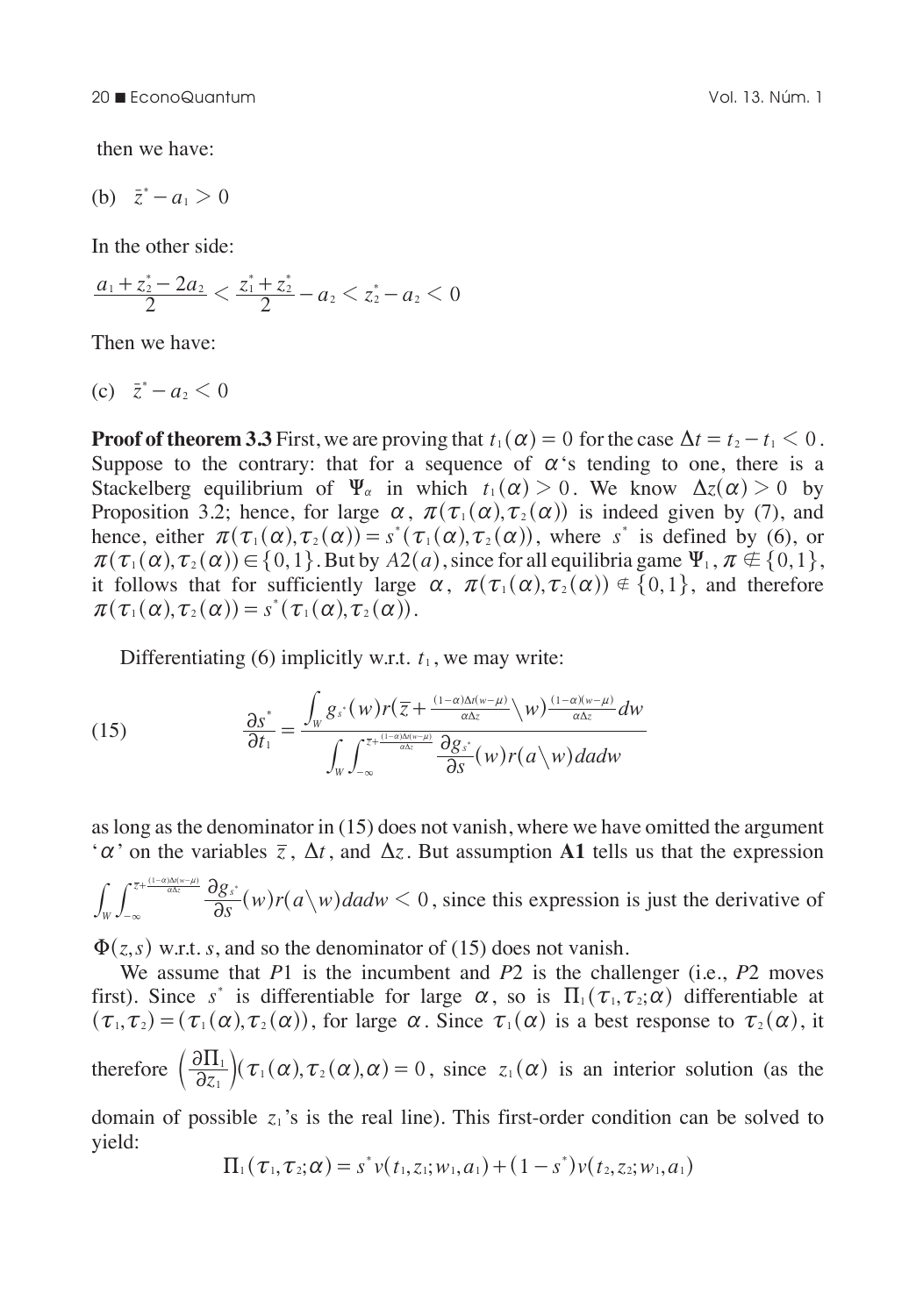Ideology, swing voters, and taxation  $\blacksquare$  21

$$
\Pi_1(\tau_1, \tau_2; \alpha) = s^*[(1-\alpha)(w_1 + t_1(\mu - w_1)) - \frac{\alpha}{2}(z_1 - a_1)^2] +
$$
  

$$
(1-s^*)[(1-\alpha)(w_1 + t_2(\mu - w_1)) - \frac{\alpha}{2}(z_2 - a_1)^2]
$$

The F. O. C. subject to is given by:

$$
\frac{\partial \Pi_1}{\partial z_1} = s^* \left[ -\alpha (z_1 - a_1) \right] + \frac{a s^*}{a z_1} \left[ (1 - \alpha) (w_1 + t_1 (\mu - w_1)) - \frac{\alpha}{2} (z_1 - a_1)^2 \right] - \frac{a s^*}{a z_1} \left[ (1 - \alpha) (w_1 + t_2 (\mu - w_1)) - \frac{\alpha}{2} (z_2 - a_1)^2 \right] = 0
$$

$$
\frac{\partial s^*}{\partial z_1}[(1-\alpha)(w_1+t_1(\mu-w_1))-\frac{\alpha}{2}(z_1-a_1)^2-(1-\alpha)(w_1+t_2(\mu-w_1))+\frac{\alpha}{2}(z_2-a_1)^2]
$$
  
=  $s^*\alpha(z_1-a_1)$ 

$$
\frac{\partial s^*}{\partial z_1}(1-\alpha)(w_1-\mu)(t_2-t_1)+\frac{\alpha}{2}[(z_2-a_1)^2-(z_1-a_1)^2]=s^*\alpha(z_1-a_1)
$$

$$
\frac{\partial s^*}{\partial z_1} = \frac{s^* \alpha(z_1 - a_1)}{(1 - \alpha)(w_1 - \mu)(t_2 - t_1) + \frac{\alpha}{2}[(z_2 - a_1 + z_1 - a_1)(z_2 - a_1 - z_1 + a_1)]}
$$

(16) 
$$
\frac{\partial s^*}{\partial z_1} = \frac{s^* \alpha (z_1 - a_1)}{(1 - \alpha) \Delta t (w_1 - \mu) + \alpha (\overline{z} - a_1) \Delta z}
$$

Similarly, it follows that  $\frac{\partial \Pi_1(\tau_1, \tau_2; \alpha)}{\partial t_1} \ge 0$ , since by hypothesis  $t_1(\alpha) > 0$  for all (finite)  $\alpha$ .

The just stated inequality can be solved to yield:

$$
\frac{\partial \Pi_1}{\partial t_1} = s^* \left[ (1 - \alpha)(\mu - w_1) \right] + \frac{a s^*}{a_{t_1}} \left[ (1 - \alpha)(w_1 + t_1(\mu - w_1)) - \frac{\alpha}{2}(z_1 - a_1)^2 \right]
$$

$$
- \frac{a s^*}{a_{t_1}} \left[ (1 - \alpha)(w_1 + t_2(\mu - w_1)) - \frac{\alpha}{2}(z_2 - a_1)^2 \right] \ge 0
$$

$$
\frac{\partial s^*}{\partial t_1} \left[ (1 - \alpha)(w_1 + t_1(\mu - w_1)) - \frac{\alpha}{2}(z_1 - a_1)^2 - (1 - \alpha)(w_1 + t_2(\mu - w_1)) + \frac{\alpha}{2}(z_2 - a_1)^2 \right]
$$

$$
\ge s^* \left[ (1 - \alpha)(w_1 - \mu) \right]
$$

$$
\frac{\partial s^*}{\partial t_1}[(1-\alpha)(t_1(\mu-w_1))-(1-\alpha)(t_2(\mu-w_1))+\frac{\alpha}{2}[(z_2-a_1)^2-(z_1-a_1)^2]]
$$
  
\n
$$
\geq s^*[(1-\alpha)(w_1-\mu)]
$$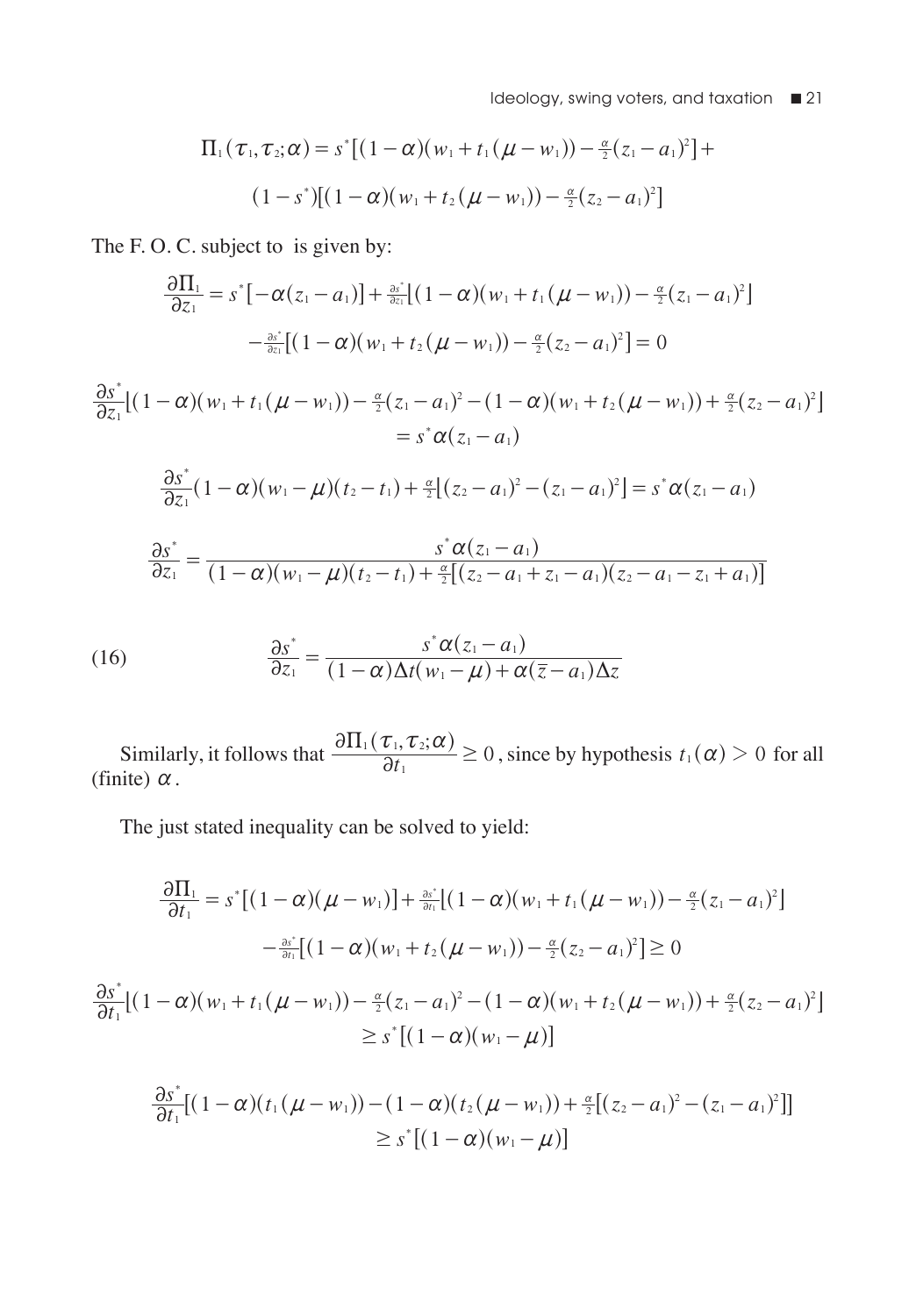(17) 
$$
\frac{\partial s^*}{\partial t_1} \ge \frac{s^*[(1-\alpha)(w_1-\mu)]}{(1-\alpha)\Delta t(w_1-\mu)+\alpha(\overline{z}-a_1)\Delta z}
$$

an expression whose derivation uses the fact that the denominator of (17) is positive, which follows from Proposition 3.2.

Next, differentiating (6) w.r.t.  $z_1$  yields:

(18) 
$$
\frac{\partial s^*}{\partial z_1} = \frac{-\int_W g_{s^*}(w)r(\overline{z} + \frac{(1-\alpha)\Delta t(w-\mu)}{\alpha\Delta z} \mid w) \left(\frac{1}{2} + \frac{(1-\alpha)\Delta t(w-\mu)}{\alpha(\Delta z)^2}\right) dw}{\int_W \int_{-\infty}^{z + \frac{(1-\alpha)\Delta t(w-\mu)}{\alpha\Delta z}} \frac{\partial g_{s^*}(w)}{\partial s} r(a \mid w) da dw}
$$

Let the (common) denominator in the fractions on the r.h.s. of (18) and (15) be denoted '*D*'. Using (18) and (16), we can solve for *D*, eliminating  $\frac{\partial s^*}{\partial z_1}$  $\frac{\partial s^*}{\partial z_1};$ 

$$
\frac{-\int_{W} g_{s}(w)r(\overline{z}+\frac{(1-\alpha)\Delta t(w-\mu)}{\alpha\Delta z}\big|w)\big(\frac{1}{2}+\frac{(1-\alpha)\Delta t(w-\mu)}{\alpha(\Delta z)^{2}}\big)d w}{D}=\frac{s^{*}\alpha(z_{1}-a_{1})}{(1-\alpha)\Delta t(w_{1}-\mu)+\alpha(\overline{z}-a_{1})\Delta z}
$$

$$
D=\frac{(-1)[(1-\alpha)\Delta t(w_1-\mu)+\alpha(\overline{z}-a_1)\Delta z]\int_{w}g_s(w)r(\overline{z}+\frac{(1-\alpha)\Delta t(w-\mu)}{\alpha\Delta z}\vert w)\left(\frac{1}{2}+\frac{(1-\alpha)\Delta t(w-\mu)}{\alpha(\Delta z)^2}\right)dw}{s^*\alpha(z_1-a_1)}
$$

substituting the expression for *D* into (15) yields:

$$
\frac{\partial s^*}{\partial t_1} = \frac{s^* \alpha(z_1 - a_1) \int_w g_{s^*}(w) r(\overline{z} + \frac{(1 - \alpha) \Delta t (w - \mu)}{\alpha \Delta z} \Big| w)^{\frac{(1 - \alpha)(\mu - w)}{\alpha \Delta z}} dw}{[(1 - \alpha) \Delta t (w_1 - \mu) + \alpha(\overline{z} - a_1) \Delta z] \int_w g_{s^*}(w) r(\overline{z} + \frac{(1 - \alpha) \Delta t (w - \mu)}{\alpha \Delta z} \Big| w)^{\frac{(1 - \alpha)(\mu - \mu)}{\alpha (\Delta z)^2}} dw}
$$

In turn,  $(19)$  and  $(17)$  imply:

 $(10)$ 

$$
\frac{s^*\alpha(z_1-a_1)\int_w g_s(w)r(\overline{z}+\frac{(1-\alpha)\Delta t(w-\mu)}{\alpha\Delta z}\mid w)\frac{(1-\alpha)(\mu-w)}{\alpha\Delta z}dw}{[(1-\alpha)\Delta t(w_1-\mu)+\alpha(\overline{z}-a_1)\Delta z]\int_w g_s(w)r(\overline{z}+\frac{(1-\alpha)\Delta t(w-\mu)}{\alpha\Delta z}\mid w)\left(\frac{1}{2}+\frac{(1-\alpha)\Delta t(w-\mu)}{\alpha(\Delta z)^2}\right)dw}
$$

$$
\geq \frac{s^*\left[(1-\alpha)(w_1-\mu)\right]}{(1-\alpha)\Delta t(w_1-\mu)+\alpha(\overline{z}-a_1)\Delta z},
$$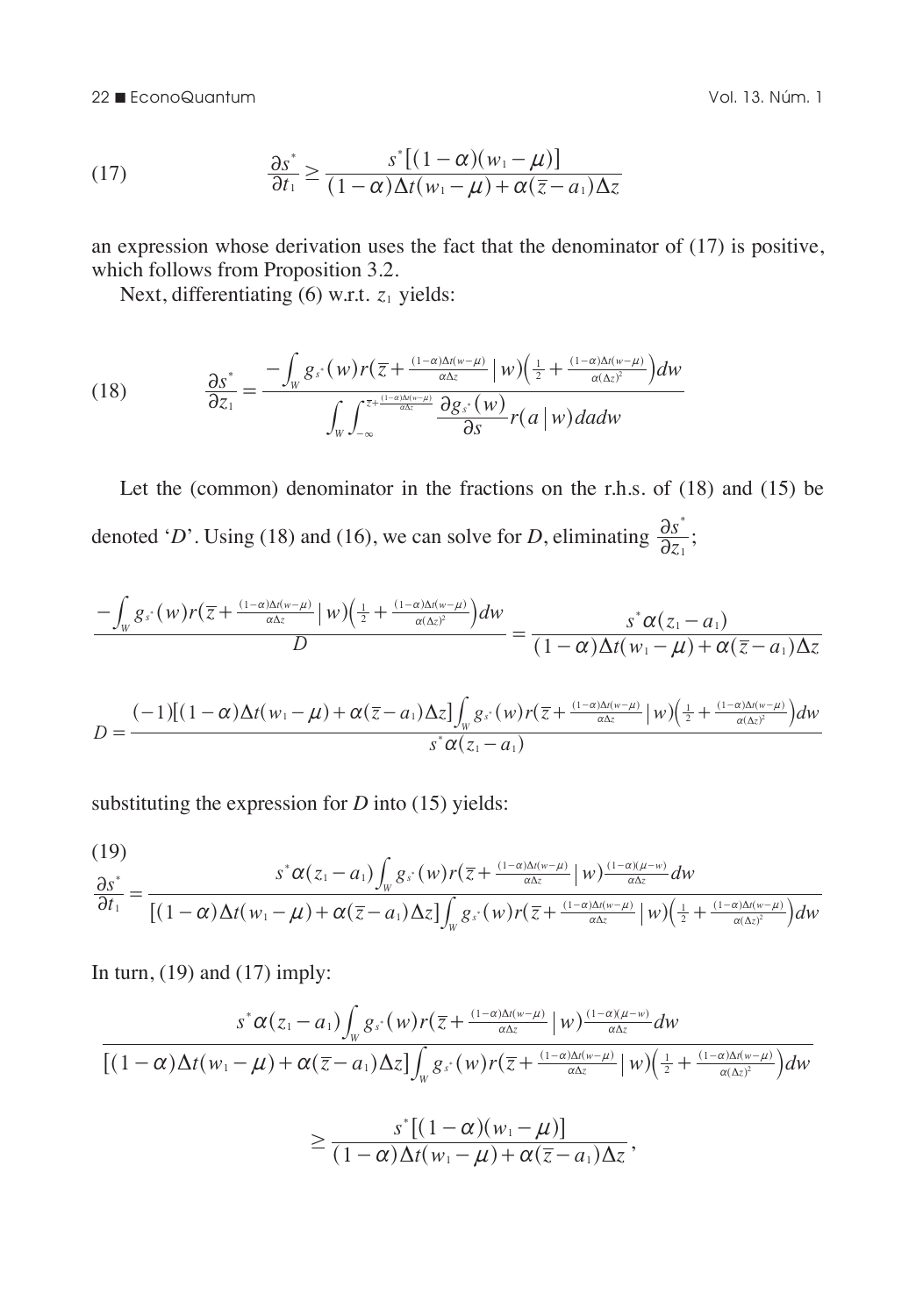$$
\frac{(z_1-a_1)\int_W g_s(w)r(\overline{z}+\frac{(1-\alpha)\Delta t(w-\mu)}{\alpha\Delta z}\Big|w)\frac{(\mu-w)}{\Delta z}dw}{\int_W g_s(w)r(\overline{z}+\frac{(1-\alpha)\Delta t(w-\mu)}{\alpha\Delta z}\Big|w)\left(\frac{1}{2}+\frac{(1-\alpha)\Delta t(w-\mu)}{\alpha(\Delta z)^2}\right)dw} \geq (w_1-\mu)
$$
\n
$$
\frac{\frac{1}{\Delta z}(z_1-a_1)\int_W g_s(w)r(\overline{z}+\frac{(1-\alpha)\Delta t(w-\mu)}{\alpha\Delta z}\Big|w)\frac{(\mu-w)}{\Delta z}dw}{\frac{1}{\alpha(\Delta z)^2}\int_W g_s(w)r(\overline{z}+\frac{(1-\alpha)\Delta t(w-\mu)}{\alpha\Delta z}\Big|w)\left(\frac{1}{2}+\frac{(1-\alpha)\Delta t(w-\mu)}{\alpha(\Delta z)^2}\right)dw} \leq (\mu-w_1)
$$

$$
(20) \qquad \frac{\alpha \Delta z (z_1 - a_1) \int_W g_{s^*}(w) r(\overline{z} + \frac{(1 - \alpha) \Delta t (w - \mu)}{\alpha \Delta z} \Big| w)(w - \mu) dw}{\int_W g_{s^*}(w) r(\overline{z} + \frac{(1 - \alpha) \Delta t (w - \mu)}{\alpha \Delta z} \Big| w)(\frac{1}{2} + \frac{(1 - \alpha) \Delta t (w - \mu)}{\alpha (\Delta z)^2}) dw} \leq (\mu - w_1)
$$

Letting  $\alpha \rightarrow 1$ , (20) becomes, in the limit:

$$
\frac{\alpha \Delta z(1)(z_1-a_1) \int_W g_{s^*}(w) r(\overline{z}(1) \mid w)(w-\mu) dw}{\frac{\alpha(\Delta z(1))^2}{2} \int_W g_{s^*}(w) r(\overline{z}(1) \mid w) dw} \leq (\mu - w_1)
$$

(21) 
$$
\frac{2(z_1(1)-a_1)\int_w g_{s^*}(w)r(\overline{z}(1)|w)(w-\mu)dw}{\Delta z(1)\int_w g_{s^*}(w)r(\overline{z}(1)|w)dw} \leq (\mu - w_1)
$$

Using the definitions of  $\overline{\rho}$ ,  $\overline{\sigma}$  and  $\overline{\mu}$  provided in the text,

$$
\frac{\int_{w} g_s(w)r(\overline{z}(1) \, | \, w)(w - \mu) dw}{\int_{w} g_s(w)r(\overline{z}(1) \, | \, w) dw} \leq \frac{\Delta z(1)(\mu - w_1)}{2(z_1(1) - a_1)}
$$

we can write the negation of  $(21)$  as

$$
\frac{\int_{w} g_s(w)r(\overline{z}(1) \mid w)(w-\mu)dw}{\int_{w} g_s(w)r(\overline{z}(1) \mid w)dw} > \frac{\Delta z(1)(\mu - w_1)}{2(z_1(1) - a_1)}
$$

(22) 
$$
\overline{\mu} - \mu > \frac{\Delta z(1)(\mu - w_1)}{2(z_1(1) - a_1)}
$$

which is precisely condition (10(a)). Hence, by **A3**, (21) does not hold, which contradicts the original supposition -that there is a sequence of equilibria at which  $t_1 (\alpha) > 0$ . The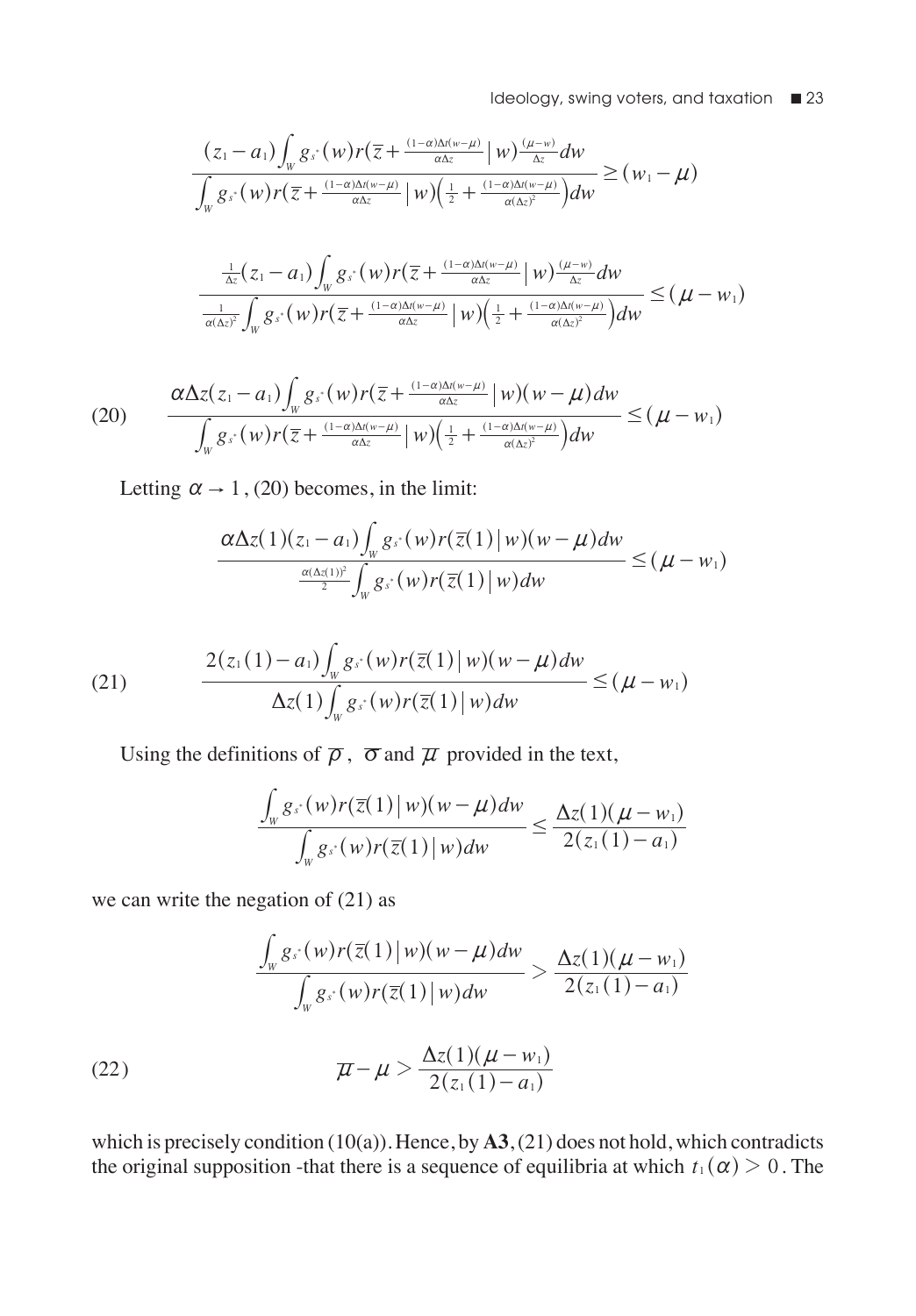reader could verify easily that the inequality in (22) does not change for  $t_1 = t_2$ . Adding the fact that should be small enough to keep  $(1 - \alpha) \Delta t (w_1 - \mu) + \alpha (\bar{z} - a_1) \Delta z < 0$ for the case  $t_1 \le t_2$ , we get the same expression for (22). Then, if (10) holds and  $w_1$  is small enough, we have  $t_1(\alpha) = 0$  for any case  $t_1 \le t_2$ ,  $t_1 = t_2$ ,  $t_1 \ge t_2$ .

Second, we prove that  $t_2 (\alpha) = 0$  for the case  $\Delta t = t_2 - t_1 \leq 0$ .

Suppose to the contrary: that for a sequence of  $\alpha$ 's tending to one, there is a Stackelberg equilibrium of  $\Psi_\alpha$  in which  $t_2 (\alpha) = 0$ . We know  $\Delta z(\alpha) > 0$  by Proposition 3.2; therefore, for large  $\alpha$ ,  $\pi(\tau_1(\alpha), \tau_2(\alpha))$  is indeed given by (7), and hence, either  $\pi(\tau_1(\alpha), \tau_2(\alpha)) = s^*(\tau_1(\alpha), \tau_2(\alpha))$ , where *s*<sup>\*</sup> is defined by (6), or  $\pi(\tau_1(\alpha), \tau_2(\alpha)) \in \{0, 1\}$ . But by *A*2(*a*), since for all equilibria game  $\Psi_1, \pi \notin \{0, 1\}$ , it follows that for sufficiently large  $\alpha$ ,  $\pi(\tau_1(\alpha), \tau_2(\alpha)) \notin \{0,1\}$ , and therefore  $\pi(\tau_1(\alpha), \tau_2(\alpha)) = s^*(\tau_1(\alpha), \tau_2(\alpha)).$ 

Differentiating  $(6)$  implicitly w.r.t.  $t_2$ , we may write:

$$
\frac{\partial s^*}{\partial z_2} = \frac{-\int_W g_{s^*}(w)r(\overline{z} + \frac{(1-\alpha)\Delta t(w-\mu)}{\alpha\Delta z}\big|w)^{\frac{(1-\alpha)(w-\mu)}{\alpha\Delta z}}dw}{\int_W \int_{-\infty}^{\frac{\pi}{z} + \frac{(1-\alpha)\Delta t(w-\mu)}{\alpha\Delta z}} \frac{\partial g_{s^*}}{\partial s}(w)r(a\big|w)dadw}
$$

as long as the denominator in (23) does not vanish, where we have omitted the argument  $\alpha'$  on the variables  $\overline{z}$ ,  $\Delta t$ , and  $\Delta z$ . But assumption A1 tells us that the expression

 $\int_{-\infty}^{\pi\sqrt{\frac{2+\frac{(1-\alpha)M(w-\mu)}{\alpha\Delta x}}}} \frac{\partial g_{s^*}}{\partial s}(w)r(a\,|\,w) da dw < 0$  $\frac{1-\alpha)\Delta t(w-\mu)}{\alpha\Delta z}$   $\partial \varrho$   $\int$  $\int_{-\infty}^{\frac{\pi}{4}+\frac{(1-\alpha)\Delta (w-\mu)}{\alpha\Delta z}} \!\! \frac{\partial g_{s^*}}{\partial s}(w) r(a\,|\,w) da dw <$  $\int_{\mathbb{R}} \int_{0}^{\frac{\pi}{2} + \frac{(1-\alpha)M(\alpha-\mu)}{\alpha\lambda}} \frac{\partial g_{s^*}}{\partial s}(w)r(a|w) da dw < 0$ , since this expression is just the derivative of

 $\Phi(z, s)$  w.r.t. *s*, and so the denominator of (23) does not vanish.

We assume that *P*2 is the incumbent and *P*1 is the challenger (i.e., *P*1 moves first). Since *s*<sup>\*</sup> is differentiable for large  $\alpha$ , so is  $\Pi_2(\tau_1, \tau_2; \alpha)$  differentiable at  $(\tau_1, \tau_2) = (\tau_1(\alpha), \tau_2(\alpha))$ , for large  $\alpha$ . Since  $\tau_2(\alpha)$  is a best response to  $\tau_1(\alpha)$ , it therefore  $\left(\frac{\partial \Pi_2}{\partial z_2}\right)(\tau_1(\alpha), \tau_2(\alpha), \alpha) = 0$ , since  $z_2(\alpha)$  is an interior solution (as the domain of possible  $z_2$ 's is the real line). This first-order condition can be solved to yield:

$$
\Pi_2(\tau_1, \tau_2; \alpha) = s^* \nu(t_1, z_1; w_2, a_2) + (1 - s^*) \nu(t_2, z_2; w_2, a_2)
$$
  

$$
\Pi_2(\tau_1, \tau_2; \alpha) = s^* [(1 - \alpha)(w_2 + t_1(\mu - w_2)) - \frac{\alpha}{2}(z_1 - a_2)^2] +
$$
  

$$
(1 - s^*) [(1 - \alpha)(w_2 + t_2(\mu - w_2)) - \frac{\alpha}{2}(z_2 - a_2)^2]
$$

The F.O.C. subject to  $z_2$  is given by:

$$
\frac{\partial \Pi_2}{\partial z_2} = \frac{\partial s^*}{\partial z_2} \big[ (1-\alpha)(w_2 + t_1(\mu - w_2)) - \frac{\alpha}{2}(z_1 - a_2)^2 \big] + (1 - s^*) \big[ -\alpha(z_2 - a_2) \big] -
$$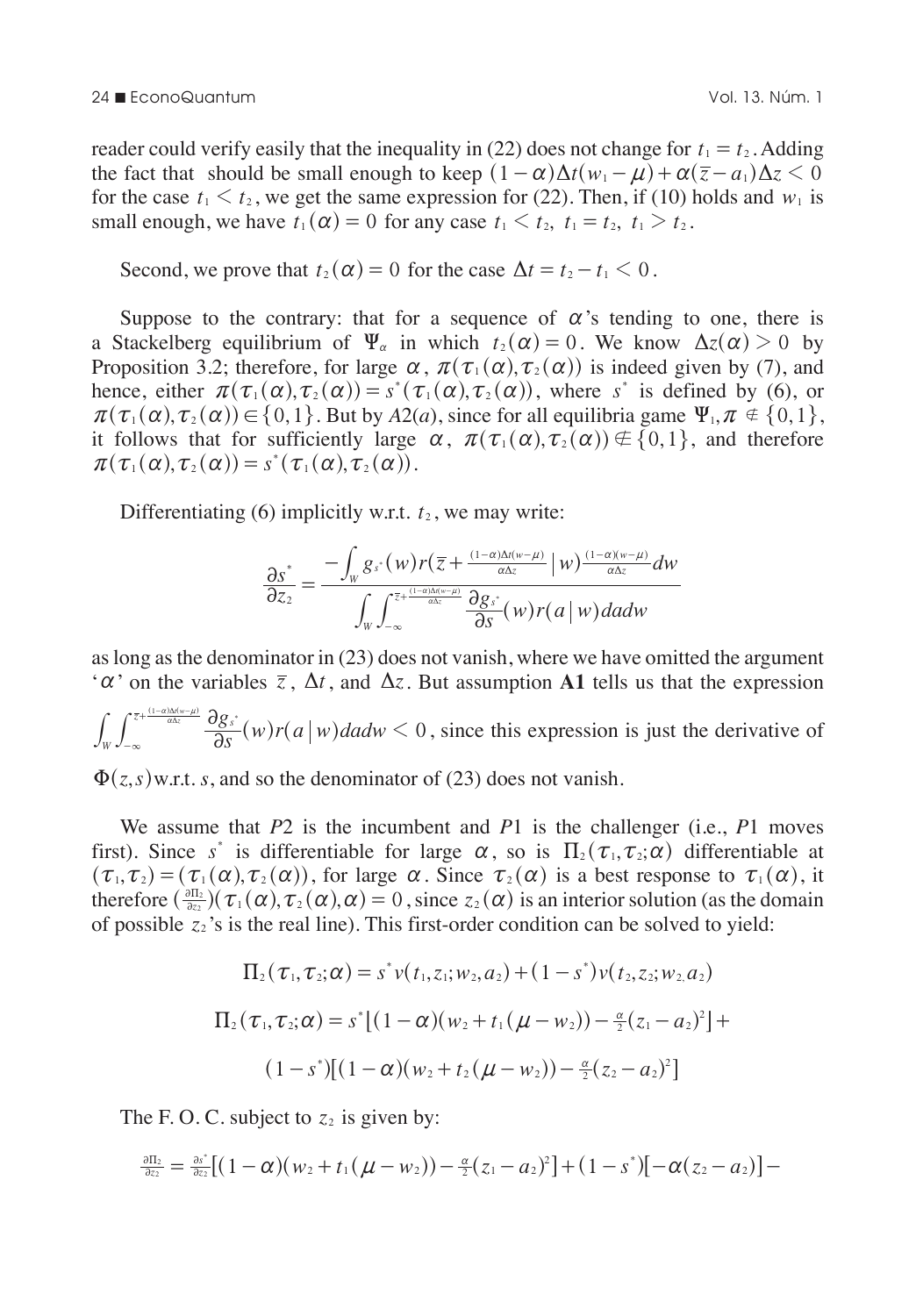$$
\frac{\partial s^*}{\partial z_2}[(1-\alpha)(w_2+t_2(\mu-w_2))-\frac{\alpha}{2}(z_2-a_2)^2]=0
$$

$$
\frac{\frac{\partial s^*}{\partial z_2}[(1-\alpha)(w_2+t_1(\mu-w_2))-\frac{\alpha}{2}(z_1-a_2)^2-(1-\alpha)(w_2+t_2(\mu-w_2))+\frac{\alpha}{2}(z_2-a_2)^2]}{=(1-s^*)\alpha(z_2-a_2)}
$$

$$
\frac{a_2^*}{a_{22}}[(1-\alpha)t_2(\mu-w_2)-(1-\alpha)t_2(\mu-w_2)+\frac{\alpha}{2}[(z_2-a_2)^2-(z_1-a_2)^2]]
$$
  
=  $(1-s^*)\alpha(z_2-a_2)$ 

$$
\frac{\partial s^*}{\partial z_2} = \frac{(1-s^*)\alpha(z_2-a_2)}{(1-\alpha)(w_2-\mu)(t_2-t_1)+\frac{\alpha}{2}[(z_2-a_2+z_1-a_2)(z_2-a_2-z_1+a_2)]}
$$

(24) 
$$
\frac{\partial s^*}{\partial z_2} = \frac{(1-s^*)\alpha(z_2-a_2)}{(1-\alpha)\Delta t(w_2-\mu)+\alpha(\overline{z}-a_2)\Delta z}
$$

Similarly, it follows that  $\frac{\partial \Pi_2(\tau_1, \tau_2; \alpha)}{\partial t_2} \ge 0$ , since by hypothesis  $t_2(\alpha) > 0$  for all (finite)  $\alpha$ . The just stated inequality can be solved to yield:

$$
\frac{\partial \Pi_2}{\partial t_2} = \frac{\partial s^*}{\partial t_2} [(1-\alpha)(w_2 + t_1(\mu - w_2)) - \frac{\alpha}{2}(z_1 - a_2)^2] + (1 - s^*)[(1 - \alpha)(\mu - w_2)]
$$

$$
- \frac{\partial s^*}{\partial t_2} [(1 - \alpha)(w_2 + t_1(\mu - w_2)) - \frac{\alpha}{2}(z_2 - a_2)^2] \ge 0
$$

$$
\frac{\frac{\partial s^*}{\partial t_2}\left[(1-\alpha)(w_2+t_1(\mu-w_2))-\frac{\alpha}{2}(z_1-a_2)^2(1-\alpha)(w_2+t_2(\mu-w_2))+\frac{\alpha}{2}(z_2-a_2)^2\right]}{\geq (1-s^*)(1-\alpha)(w_2-\mu)}
$$

$$
\frac{\frac{\partial s^*}{\partial t_2}\big[ (1-\alpha) t_1(\mu-w_2) - (1-\alpha) t_2(\mu-w_2) + \frac{\alpha}{2}\big[ (z_2-a_2)^2\big] - (z_1-a_2)^2\big]}{\geq (1-s^*)(1-\alpha)(w_2-\mu)}
$$

(25) 
$$
\frac{\partial s^*}{\partial z_2} \ge \frac{(1-s^*)(1-\alpha)(w_2-\mu)}{(1-\alpha)\Delta t(w_2-\mu)+\alpha(\overline{z}-a_2)\Delta z}
$$

an expression whose derivation uses the fact that the denominator of (25) is positive (with  $w_2$  small enough), which follows from Proposition 3.2.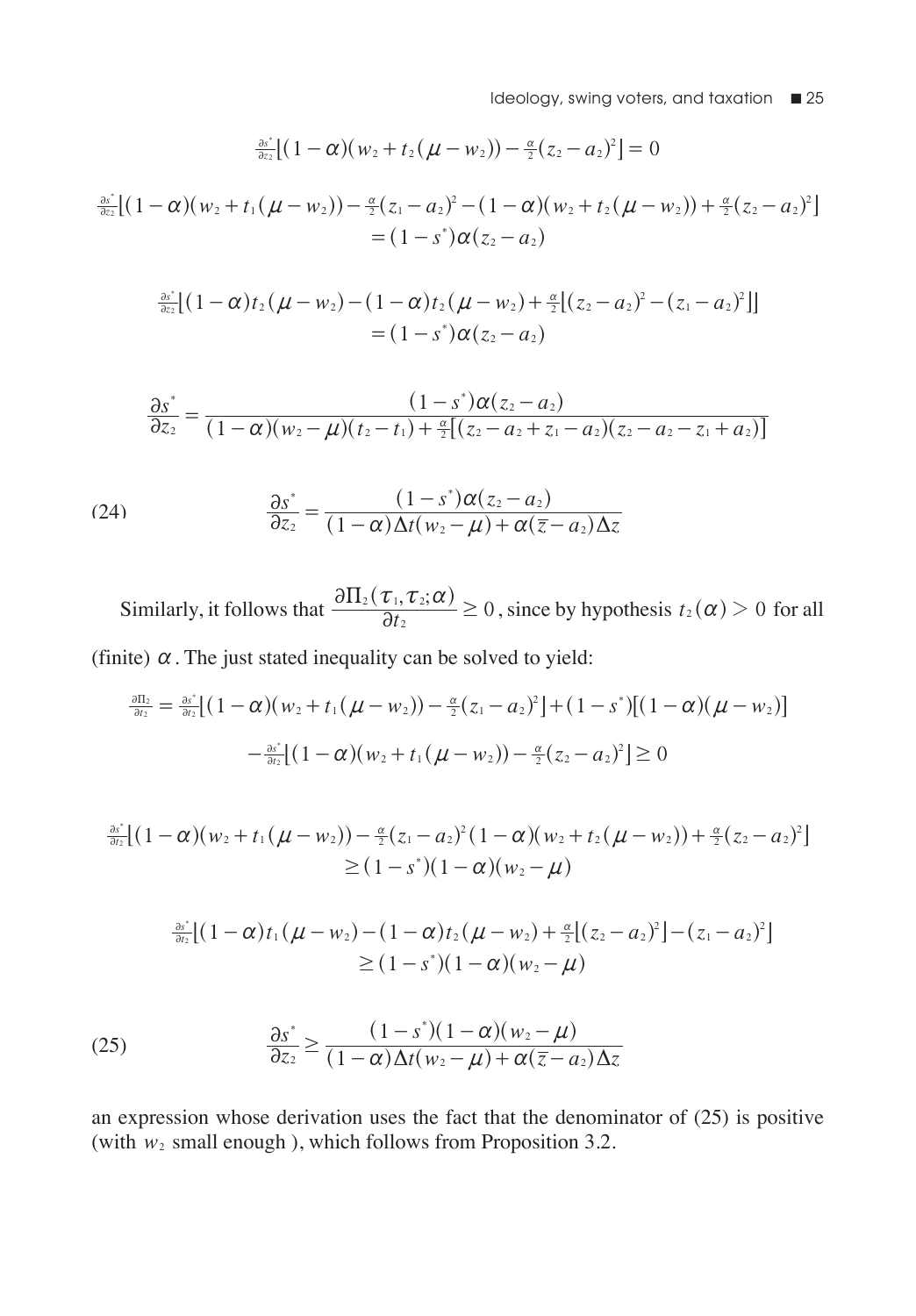26 n EconoQuantum Vol. 13. Núm. 1

Next, differentiating (6) w.r.t.  $z_2$  yields:

(26) 
$$
\frac{\partial s^*}{\partial z_2} = \frac{-\int_W g_{s^*}(w) r(\overline{z} + \frac{(1-\alpha)\Delta t(w-\mu)}{\alpha \Delta z} \mid w) \left(\frac{1}{2} - \frac{(1-\alpha)(w-\mu)}{\alpha(\Delta z)^2}\right) dw}{\int_W \int_{-\infty}^{\frac{\overline{z} + (1-\alpha)\Delta t(w-\mu)}{\alpha \Delta z}} \frac{\partial g_{s^*}(w)}{\partial s} r(a \mid w) da dw}
$$

Let the (common) denominator in the fractions on the r.h.s. of (26) and (23) be denoted '*D*'. Using (26) and (24), we can solve for *D*, eliminating  $\frac{\partial s^*}{\partial z_2}$  $\frac{\partial s^*}{\partial z_2};$ 

$$
\frac{-\int_{W} g_{s}(w)r(\overline{z}+\frac{(1-\alpha)\Delta t(w-\mu)}{\alpha\Delta z}\big|w)\bigg(\frac{1}{2}-\frac{(1-\alpha)\Delta t(w-\mu)}{\alpha(\Delta z)^{2}}\bigg)dw}{D}=\frac{(1-s^{*})\alpha(z_{2}-a_{2})}{(1-\alpha)\Delta t(w_{2}-\mu)+\alpha(\overline{z}-a_{2})\Delta z}
$$

$$
D=\frac{(-1)[(1-\alpha)\Delta t(w_2-\mu)+\alpha(\overline{z}-a_2)\Delta z]\int_{w}g_s(w)r(\overline{z}+\frac{(1-\alpha)\Delta t(w-\mu)}{\alpha\Delta z}\Big|w)\Big(\frac{1}{2}-\frac{(1-\alpha)\Delta t(w-\mu)}{\alpha(\Delta z)^2}\Big)dw}{(1-s^*)\alpha(z_2-a_2)}
$$

substituting the expression for *D* into (23) yields:

$$
(27)
$$

$$
\frac{\partial s^*}{\partial z_2} = \frac{(1-s^*)\alpha(z_2-a_2)\int_w g_s(w)r(\overline{z}+\frac{(1-\alpha)\Delta t(w-\mu)}{\alpha\Delta z})|w\rangle^{\frac{(1-\alpha)(w-\mu)}{\alpha\Delta z}}dw}{[(1-\alpha)\Delta t(w_2-\mu)+\alpha(\overline{z}-a_2)\Delta z]\int_w g_s(w)r(\overline{z}+\frac{(1-\alpha)\Delta t(w-\mu)}{\alpha\Delta z})|w\rangle^{\frac{(1-\alpha)(w-\mu)}{\alpha(\Delta z)}}dw}
$$

In turn,  $(25)$  and  $(27)$  imply:

$$
\frac{(1-s^*)\alpha(z_2-a_2)\int_w g_{s^*}(w)r(\overline{z}+\frac{(1-\alpha)\Delta(w-\mu)}{\alpha\Delta z}\mid w)\frac{(1-\alpha)(w-\mu)}{\alpha\Delta z}dw}{[(1-\alpha)\Delta t(w_2-\mu)+\alpha(\overline{z}-a_2)\Delta z]\int_w g_{s^*}(w)r(\overline{z}+\frac{(1-\alpha)\Delta(w-\mu)}{\alpha\Delta z}\mid w)\left(\frac{1}{2}-\frac{(1-\alpha)\Delta t(w-\mu)}{\alpha(\Delta z)^2}\right)dw}
$$

$$
\geq \frac{(1-s^*)(1-\alpha)(w_2-\mu)}{(1-\alpha)\Delta t(w_2-\mu)+\alpha(\overline{z}-a_2)\Delta z},
$$

$$
\frac{(z_2-a_2)\int_w g_{s^*}(w)r(\overline{z}+\frac{(1-\alpha)\Delta t(w-\mu)}{\alpha\Delta z}\mid w)\frac{(w-\mu)}{\alpha\Delta z}dw}{\int_w g_{s^*}(w)r(\overline{z}+\frac{(1-\alpha)\Delta t(w-\mu)}{\alpha\Delta z}\mid w)\left(\frac{1}{2}-\frac{(1-\alpha)\Delta t(w-\mu)}{\alpha(\Delta z)^2}\right)dw} \geq (w_2-\mu)
$$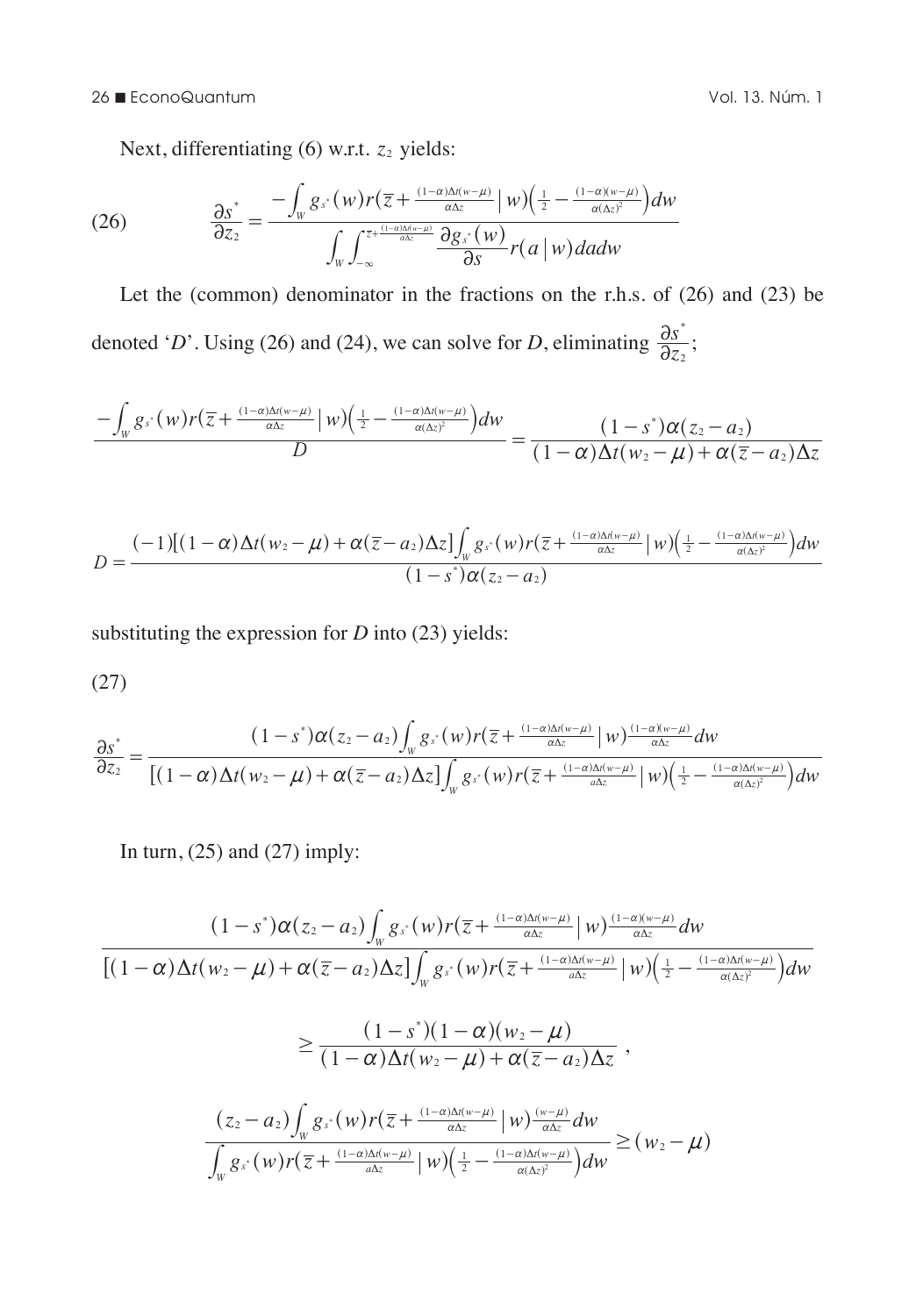$$
\frac{\frac{1}{\alpha\Delta z}(z_2-a_2)\int_W g_{s^*}(w)r(\overline{z}+\frac{(1-\alpha)\Delta t(w-\mu)}{\alpha\Delta z})|w)(w-\mu)dw}{\frac{1}{\alpha(\Delta z)^2}\int_W g_{s^*}(w)r(\overline{z}+\frac{(1-\alpha)\Delta t(w-\mu)}{\alpha\Delta z})|w)(\frac{\alpha(\Delta z)^2}{2}-(1-\alpha)\Delta t(w-\mu))dw} \geq (w_2-\mu)
$$

$$
(28) \qquad \frac{\alpha \Delta z (z_2 - a_2) \int_W g_{s^*}(w) r(\overline{z} + \frac{(1 - \alpha) \Delta t (w - \mu)}{\alpha \Delta z} \mid w)(w - \mu) dw}{\int_W g_{s^*}(w) r(\overline{z} + \frac{(1 - \alpha) \Delta t (w - \mu)}{\alpha \Delta z} \mid w)(\frac{\alpha (\Delta z)^2}{2} - (1 - \alpha) \Delta t (w - \mu)) dw} \geq (w_2 - \mu)
$$

Letting  $\alpha \rightarrow 1$ , (28) becomes, in the limit:

$$
\frac{\alpha \Delta z(1)(z_2(1)-a_2)\int_W g_{s}(w)r(\overline{z}(1)|w)(w-\mu)dw}{\frac{\alpha(\Delta z(1))^2}{2}\int_W g_{s}(w)r(\overline{z}+\frac{(1-\alpha)\Delta t(w-\mu)}{a\Delta z}|w)dw} \geq (w_2-\mu)
$$

(29) 
$$
\frac{2(z_2(1)-a_2)\int_w g_s(w)r(\overline{z}(1)|w)(w-\mu)dw}{\Delta z(1)\int_w g_s(w)r(\overline{z}(1)|w)dw} \geq (w_2-\mu)
$$

Using the definitions of  $\overline{\rho}$ ,  $\overline{\sigma}$  and  $\overline{\mu}$  provided in the text,

$$
\frac{\int_{w} g_{s^*}(w)r(\overline{z}(1) \mid w)(w - \mu)dw}{\int_{w} g_{s^*}(w)r(\overline{z} + \frac{(1-\alpha)\Delta t(w - \mu)}{\alpha \Delta z} \mid w)dw} \leq \frac{\Delta z(1)(w_2 - \mu)}{2(z_2(1) - a_2)}
$$

we can write the negation of (29) as

(30)  
\n
$$
\frac{\int_{w} g_s(w)r(\overline{z}(1)|w)(w-\mu)dw}{\int_{w} g_s(w)r(\overline{z}(1)|w)dw} > \frac{\Delta z(1)(w_2-\mu)}{2(z_2(1)-a_2)}
$$
\n
$$
\overline{\mu} - \mu > \frac{\Delta z(1)(w_2-\mu)}{2(z_2(1)-a_2)}
$$

which is precisely condition (10(b)). Hence, by **A3**, (29) does not hold, which contradicts the original supposition -that there is a sequence of equilibria at which